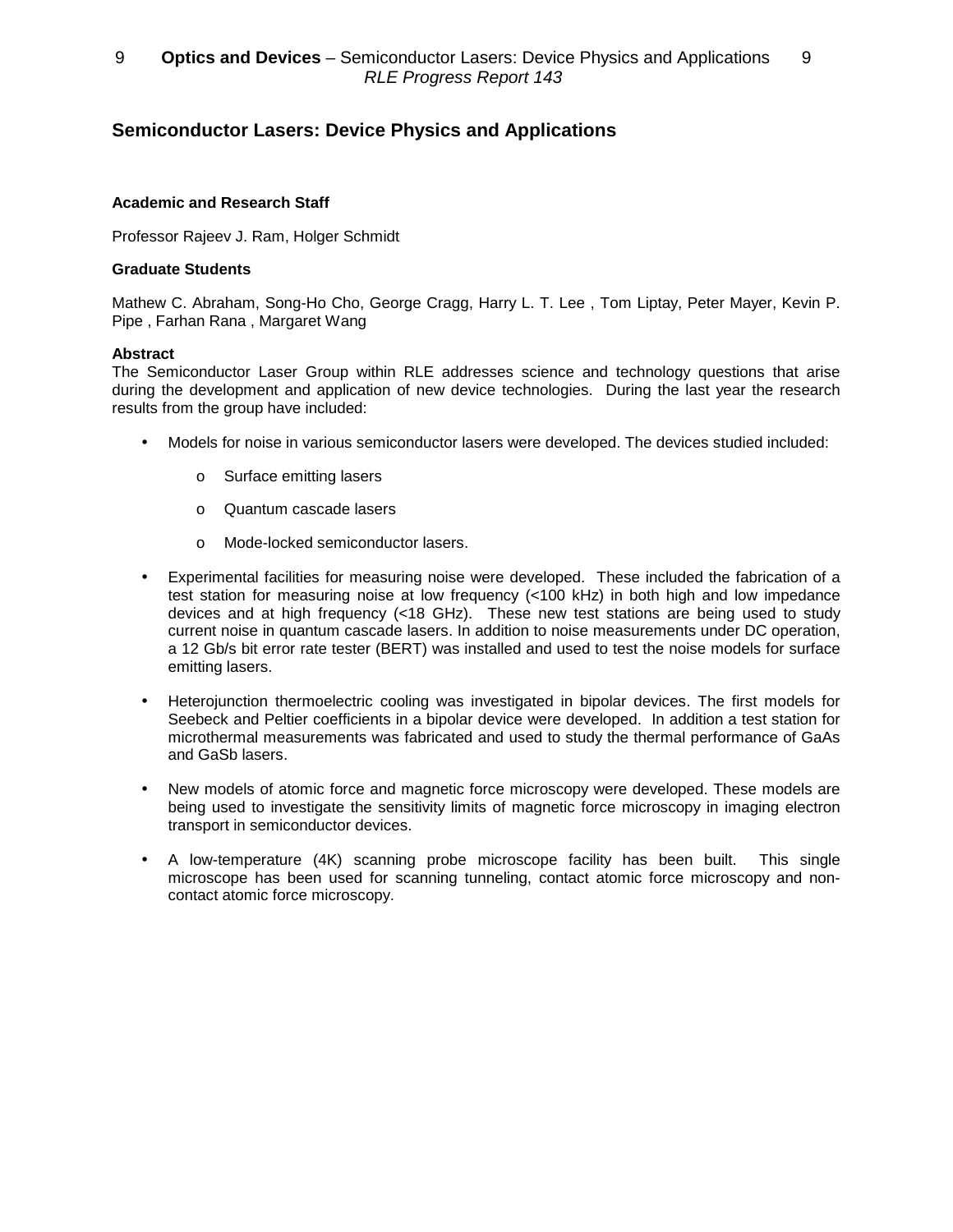### **High Fidelity Multimode VCSEL Links**

#### **Sponsor**

Office of Naval Research

#### **Project Staff**

Harry L. T. Lee, Professor Rajeev J. Ram Sandia National Labs: Kent Choquette

In previous work, using multimode vertical cavity surface emitting lasers (VCSELs) for high fidelity RF photonic links was shown to be feasible for applications requiring modest (95-100dB-H $z^{2/3}$ ) dynamic range [1]. Experimental measurements revealed an optimal range of DC bias current and RF modulation frequency where the dynamic range was highest. This was due to an increase in the noise floor and higher than expected distortion at low frequencies and resonant distortion at high frequencies. Because the standard lumped, single mode laser model is not consistent with measurements at low frequencies it is not sufficient to use it as a tool to understand the role of multimode dynamics on device performance. For this reason, a spatially inhomogeneous, multimode, dynamic VCSELs model has been developed and has led to an improved understanding of the role of multiple mode coupling in mode partition noise and nonlinear distortions in multimode VCSELs.

In the model, a cylindrically symmetric geometry is assumed for simplicity and space is discretized by calculating average values of the carrier density over annular rings spanning the VCSEL active area. The different carrier density nodes are coupled through diffusion and stimulated emission of the lasing modes. For a given injection current, the steady state mode powers and carrier densities are calculated and then a small signal perturbation around the steady state operating point are developed which allows a noise and distortion analysis.

The primary results of the modeling are that there is a fast and a slow time scale in multi-transverse mode VCSEL dynamics. In the fast time scale, the carrier density responds to perturbations and positively correlates the perturbations of the lasing modes (Fig. 1 top, Fig. 2.) In this regime, the laser behaves like a single mode laser and the standard lumped, single mode laser model applies, with effective single mode parameters. The influence of multiple modes on the dynamics occurs on the slow time scale where the overall carrier density and total field intensity has approached steady state, while the intermode distribution of energy between multiple modes continues to evolve. These slow intermode dynamics are anti-correlated (Fig. 1 bottom, Fig. 2) and governed by the spontaneous emission rates into the modes and their degree of spatial overlap and influences both the intensity noise and nonlinear distortion properties of multimode VCSELs.



Fig. 1. Time domain perturbation response from a single node, two mode model representing strongly coupled modes where the main mode is increased by 10% at t=0. The main (solid) and side (dashed) mode responses are positively correlated at short times while the total photon density equilibrates and are negatively correlated at long time scales while the individual modes equilibrate.



Fig. 2. Main mode autocorrelation (solid) and crosscorrelation (dashed) contributions to the noise PSD. In the top plot, the anti-correlation between the main and side mode is indicated by the negative cross-correlation. In the bottom plot, the y-axis is scaled to show the positive cross correlation at the relaxation oscillation frequency.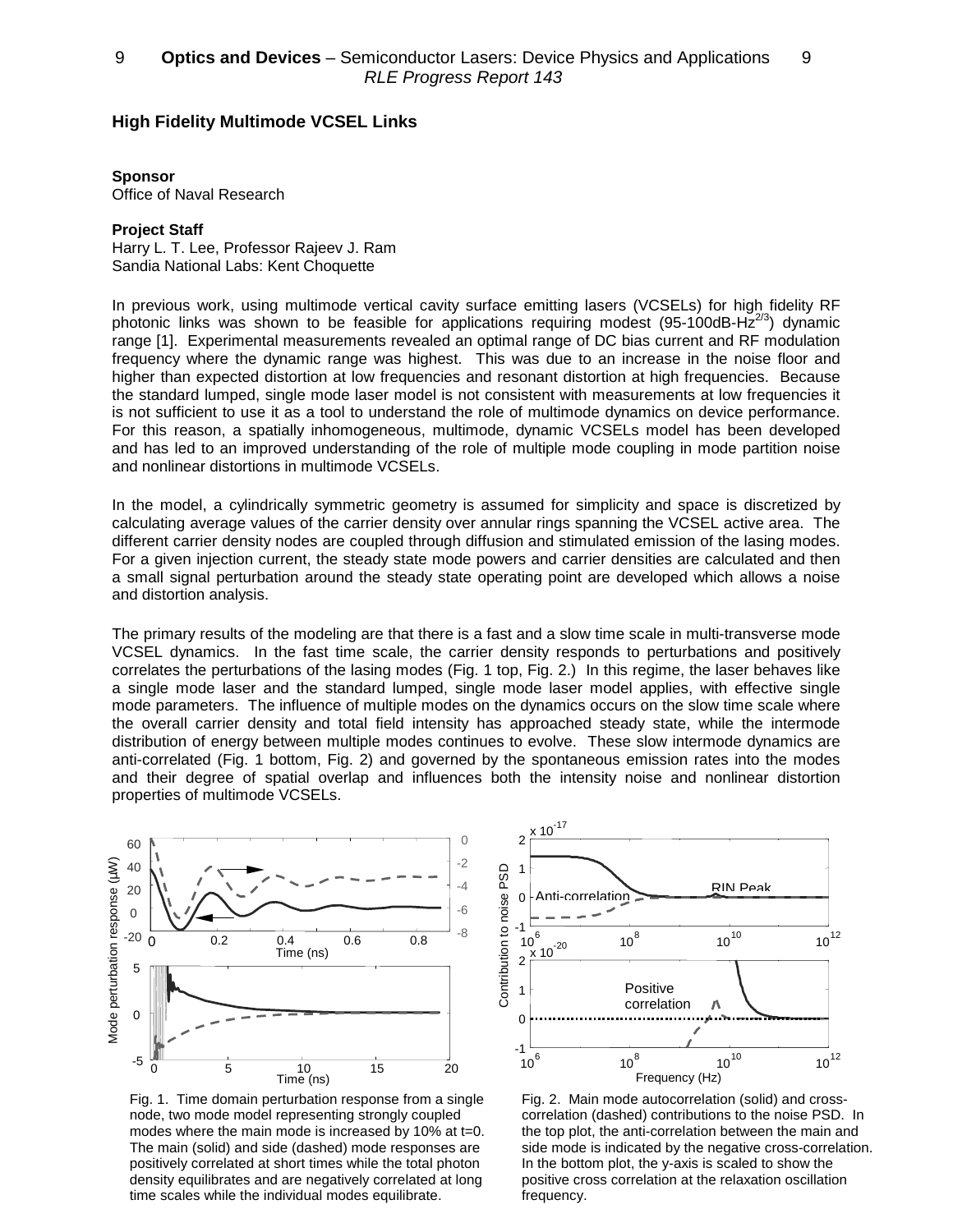The low frequency intensity noise is of particular interest because it was shown to limit the maximum dynamic range of RF photonic links. One mechanism responsible for the increase in low frequency intensity noise that is intrinsic to multimode lasers is mode partition noise, which occurs when the power of the different modes is not collected equally, thereby introducing mode selective loss. In VCSELs, where the multiple modes are transverse rather than longitudinal, as in most edge emitting lasers, mode selective loss is easily introduced upon coupling into optical fiber and hence, the low frequency intensity noise in links using such lasers is high. Previous work in this field has focused on the quantum correlations between the modes and the possibility of squeezing the total field intensity [2,3]. In our work, we are more concerned with the spectrum of the intensity noise for different mode selective loss and its physical origin.

There are two different regimes of mode coupling with distinct noise PSD characteristics. The first is common to longitudinal mode lasers where the modes are strongly coupled. In this case, the low frequency noise has a single pole roll off, where the corner frequency is governed by the spontaneous emission rate into the mode. The single pole response arises because the modes are strongly coupled and are mutually over damped. For the case of weak intermode coupling as with transverse modes with limited spatial overlap, the intermode coupling can become slightly decoupled and hence, under damped, showing oscillations. This leads to a noise power spectral density with a second peak at the intermodal oscillation frequency, which is lower than the relaxation oscillation resonance (Fig. 3.) Understanding the type of coupling and the influence on the noise power spectral density is important because under damped intermodal coupling can add a resonant noise peak in a frequency range of interest. Analytical expressions are being developed for simple cases to provide insight for design issues related to multiple mode laser links.



Fig. 3. Calculated relative intensity noise spectra for single node (solid,  $SMSR = 18dB$ ) and 32 node finite difference (dashed, SMSR = 6dB) model with 50% MSL of the side mode.



Fig. 4. Intermodulation distortion for a two mode VCSEL structure with different side mode suppression ratio. The weak side mode drives the nonlinear distortion in the main mode at low frequencies where intermode dynamics is important.

The role of multiple modes on the distortion properties of multimode lasers can be understood by considering the origin of the nonlinear distortions. Semiconductor lasers can be modulated linearly for analog applications because the strong negative feedback of the field intensity on the modal gain stabilizes the carrier density at the threshold value and linearizes the stimulated emission contribution to the dynamics. This condition is usually referred to as gain clamping. When the laser is modulated at high speeds or at low field intensity, the strength of the gain clamping is reduced and leads to increased nonlinear distortions. In a multiple mode laser, the local gain clamping is related to the local field intensity. In multimode lasers with non-uniform total field intensity, the increased distortion of weakly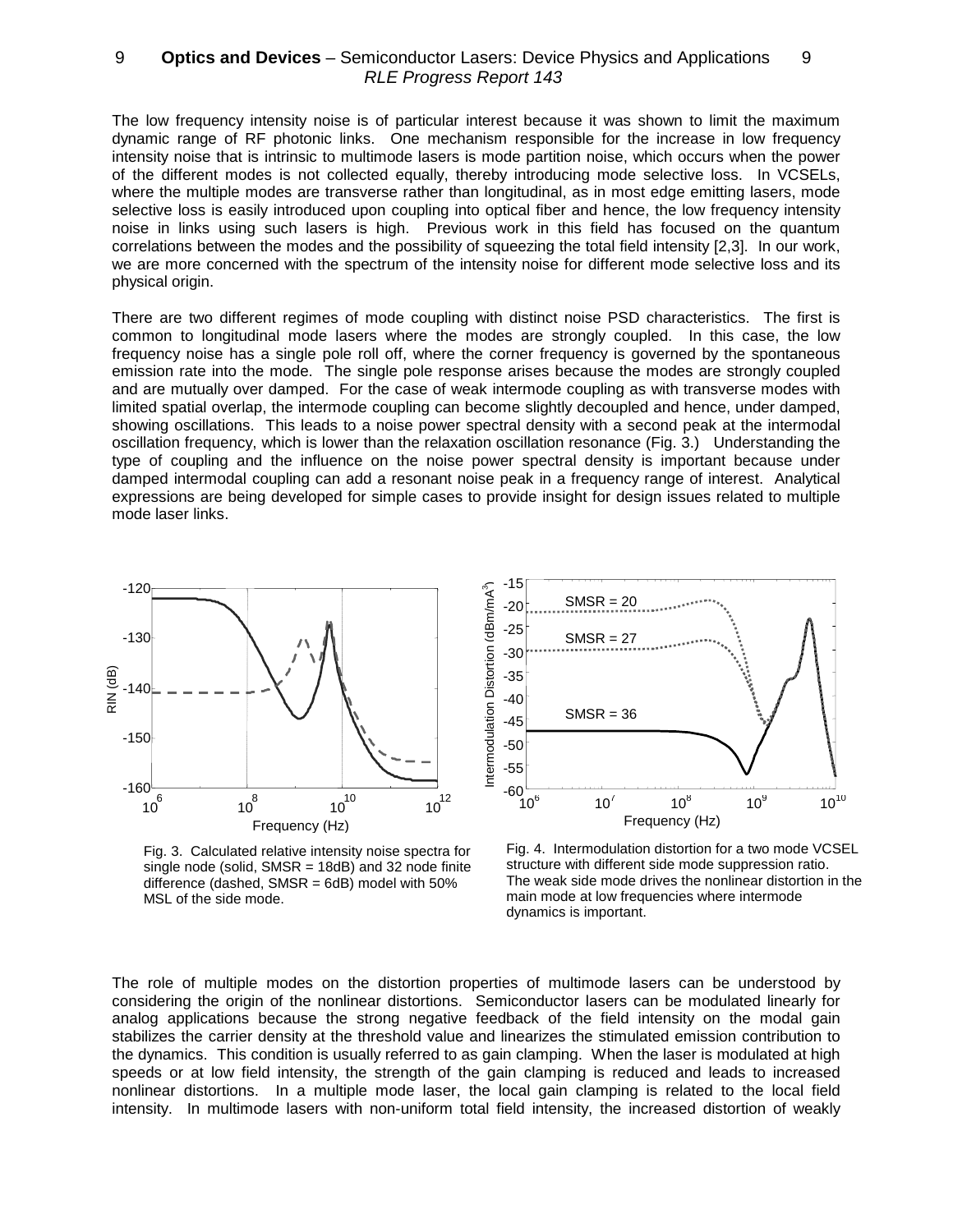lasing modes can be coupled to the dominant lasing mode over the slow timescale related to the intermodal coupling, leading to greatly increased distortions at low frequencies (Fig. 4) This effect explains the increased observed low frequency distortion and also can provide a side mode suppression ratio guideline for designing single mode devices for RF photonic links.

[1] H. L. T. Lee, R. V. Dalal, R. J. Ram, and K. D. Choquette, "Dynamic range of vertical-cavity surfaceemitting lasers in multimode links," IEEE Photon.Techno. Lett., Vol. 11, No. 11, pp. 1473-1475, Nov. 1999.

[2] G. P. Agrawal, "Mode-partition noise and intensity correlation in a two-mode semiconductor laser," Phys. Rev. A, vol. 37, no. 7, pp. 2488-2494, Apr. 1988.

[3] S. Lathi and Y. Yamamoto, "Influence of nonlinear gain and loss on the intensity noise of a multimode semiconductor laser," Phys. Rev. A, vol. 59, no. 1, pp. 819-825, Jan. 1999.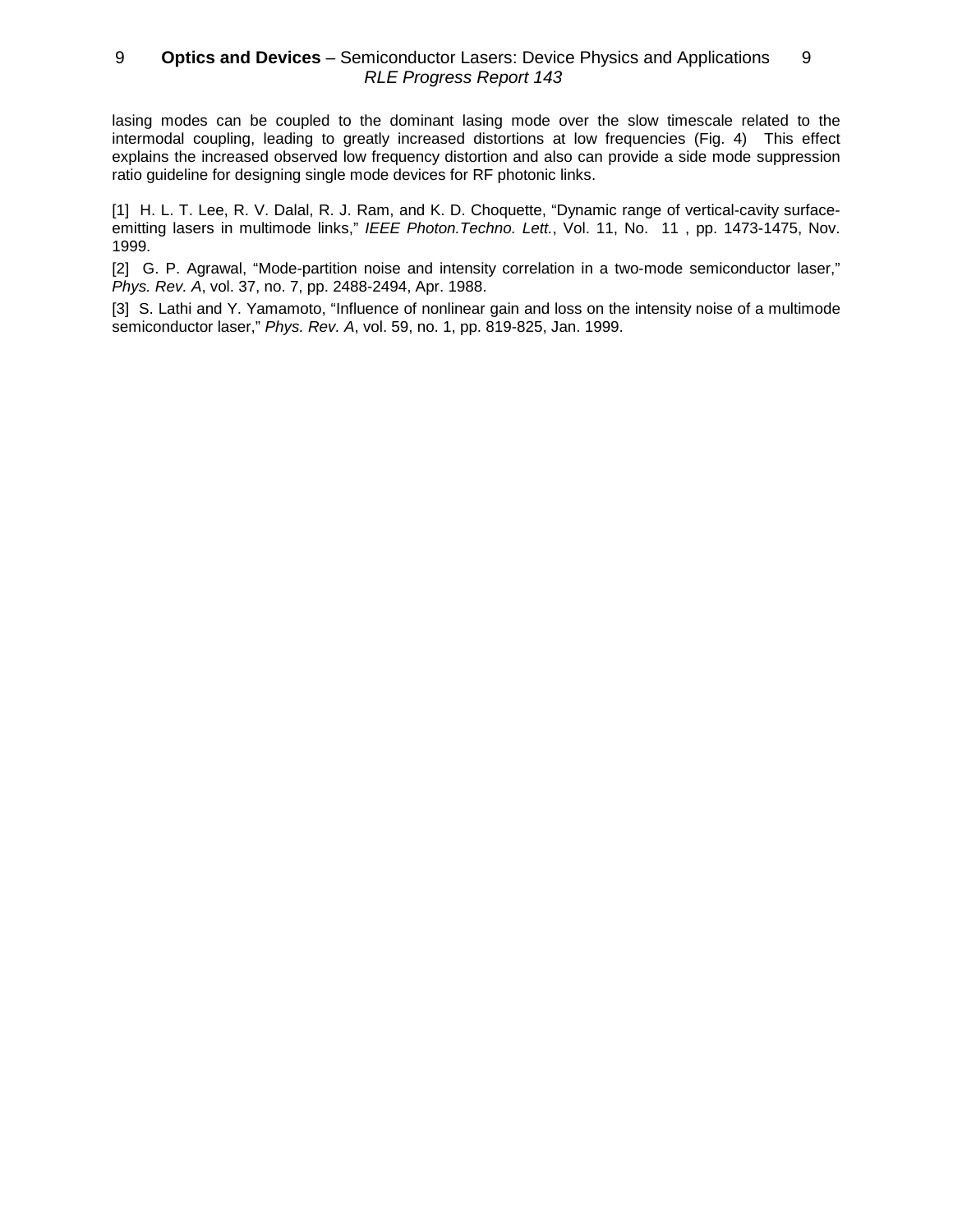## **Internal Cooling in Semiconductor Diode Lasers**

**Sponsor**

MIT Lincoln Laboratory

### **Project Staff**

Kevin Pipe, Professor Rajeev Ram UC Santa Cruz: Professor Ali Shakouri

Heat management can be a critical issue in semiconductor diode laser design due to the strong temperature dependencies of threshold current, quantum efficiency, and device lifetime. In WDM systems, wavelength drift caused by temperature fluctuation can generate crosstalk and intensity noise.

Conventional methods for temperature stabilization typically involve an external Peltier cooler placed in the vicinity of the device. Recent efforts aimed at a solution more amenable to integration have led to the consideration of thermoelectric and thermionic effects in thin films. A novel laser design termed the Injection Current Internally Cooled Light Emitter (ICICLE) has been proposed that takes advantage of thermoelectric heat exchange at the junctions between the constituent layers of the device itself to optimize cooling near the active region.

A model has been developed to calculate the thermoelectric heat exchange distribution in a device using self-consistent drift-diffusion / Poisson equations. This model can likewise simulate other heating terms such as Joule heating and non-radiative recombination. The calculated distribution of heating and cooling sources can then be used to calculate heat flow within the device, which can be experimentally verified with a surface-scanning microthermocouple or with a photothermal reflectance measurement.

Band structures under bias and associated thermoelectric terms are shown in Figure 5 for both a conventional SCH laser and an ICICLE. In the conventional design,



Fig. 5. Band structure and thermoelectric heat exchange for (a) conventional SCH and (b) ICICLE

carriers injected into the core region lose energy through thermoelectric heating at the core/cladding interface, whereas in the ICICLE, injection current causes cooling. Notice that the ICICLE design moves the cooling terms near to the active region and the heating terms away to the edges of the device where heat is more readily conducted away. As long as carrier transport is kept in the diffusive rather than thermionic regime, threshold currents for the two devices are similar.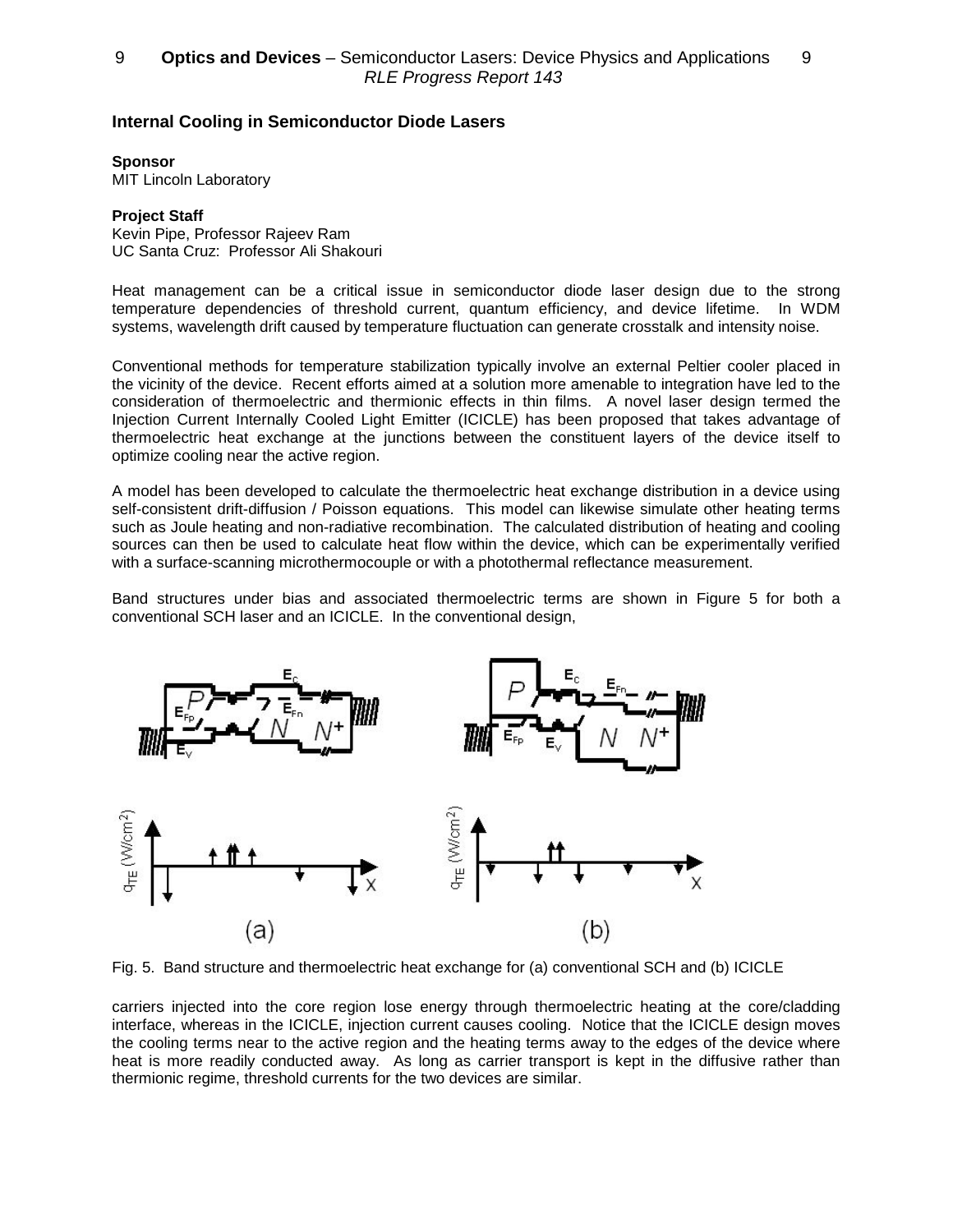The staircase ICICLE band alignment can be achieved through the use of either increased cladding doping or Type-II interfaces (such as those found in the GaInAsSb material system). Figure 6 shows both conventional SCH and ICICLE GaInAsSb designs,



Fig. 6. Band structure and thermoelectric heat exchange at 475 A/cm<sup>2</sup> modeled for (a) conventional SCH (cladding doped at 10<sup>17</sup>) and (b) ICICLE (cladding doped at 10<sup>18</sup>) in the GaInAsSb material system.

biased at identical current levels. After modeling carrier transport in the GaInAsSb ICICLE, bipolar double heterostructures were proposed and subsequently grown at Lincoln Laboratory for testing purposes. Unipolar structures were also later proposed for the purposes of demonstrating cooling and further characterizing the material system.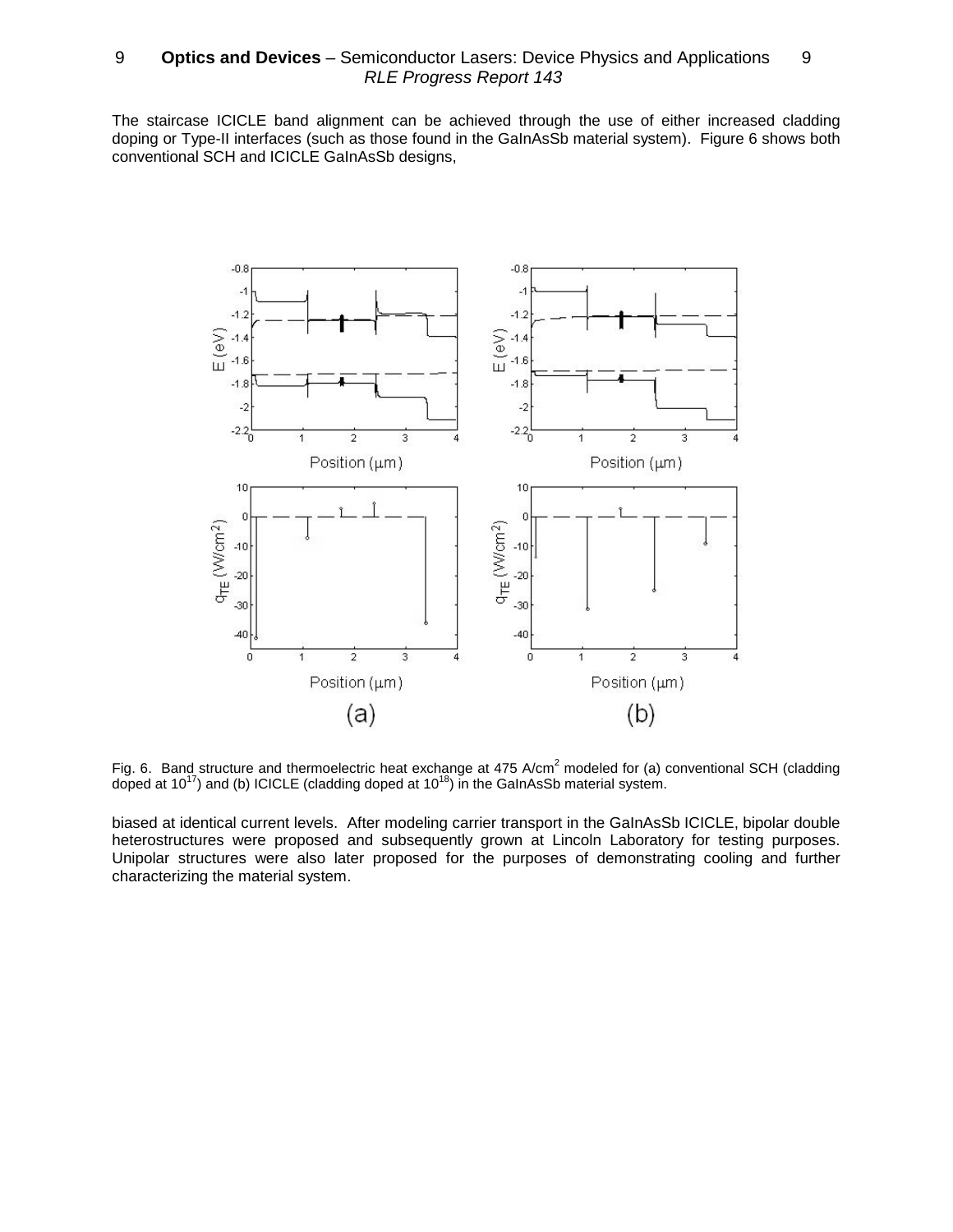## **Noise and Timing Jitter in Active and Hybrid Mode-Locked Semiconductor Lasers**

### **Sponsors**

Defense Advanced Research Projects Agency – PACT Program

### **Project Staff**

Farhan Rana, Professor Rajeev J. Ram

Active and hybrid mode-locked semiconductor lasers have produced sub-picosecond optical pulses [1]. Short pulse generation from mode-locked semiconductor lasers has important applications in electro-optic sampling, optical analog-to-digital conversion, optical communication systems, and ultra-fast optical measurements. Low noise performance of mode-locked lasers, specially reduced timing jitter, is critical to most of these applications.

We have formulated a comprehensive model for the noise in active and hybrid mode-locked semiconductor lasers. The model includes the effects of gain dispersion, carrier density and accompanying refractive index fluctuations, dynamic gain and loss saturation, and the laser  $\alpha$ -parameter on the amplitude, phase, frequency, and the timing fluctuations of mode-locked laser pulses. Noise contributions from spontaneous emission, photon loss, carrier generation and recombination, and from the jitter in the RF drive are included in the model. The model is completely self-consistent, and to the authors' knowledge, a first detailed presentation of the relative contribution of various noise sources to the noise in the mode-locked pulses. Previous noise theories have neglected most of the dynamic effects which are important in semiconductor lasers [2,3].

We derive a master equation for mode-locked laser pulses which, in the presence of gain and loss saturation, dispersion, and non-zero  $\alpha$ -parameter, closely resembles the non-linear Hartree-Fock equations of condensed matter physics [2,4]. The master equation is complex and non-Hermitian. It can be solved numerically as a self-consistent eigen-value equation to obtain the laser pulses in the steady state. Perturbation theory for the fluctuations around the steady state is developed by using the eigenfunctions of the adjoint master equation. We obtain Langevin equations for the fluctuations in the pulse amplitude, phase, frequency, timing, and the carrier density.

We find that the laser  $\alpha$ -parameter is not responsible for converting the carrier density fluctuations into the pulse timing jitter. Group velocity fluctuations induced by the carrier density fluctuations are not described by the α-parameter. Other than the group velocity fluctuations, dynamic gain saturation can also convert the carrier density fluctuations into the pulse timing jitter. However, these two effects give opposite contributions to the timing jitter. Pulse amplitude fluctuations also contribute to the pulse timing and frequency fluctuations because of dynamic saturation of the complex gain. Frequency fluctuations are converted into the timing jitter in the presence of dispersion and/or a non-zero α-parameter. Pulse amplitude fluctuations and the carrier density fluctuations are negatively correlated, and this negative correlation must be taken into account when computing the timing jitter.

Fig. 7 shows the steady state laser pulse in an external cavity 5.6 GHz repetition rate actively modelocked semiconductor laser. Because of dynamic gain saturation the pulse shape is completely determined by the self-consistent time dependent gain. Fig. 8 shows the various contributions to the spectral density of the timing jitter. The RF drive is assumed to have an RMS jitter of 50 fs in a 10 KHz bandwidth. The contributions from the carrier density and the amplitude fluctuations to the timing jitter spectral density show a relaxation oscillation peak that is heavily damped by the action of the modulator. Fig. 9 shows the contributions to the timing jitter for different pulse energies. For smaller pulse energies the contribution from the carrier density fluctuations is dominated by the carrier density induced fluctuations in the group velocity. The calculations agree well with the experimental measurement of 65 fs intrinsic RMS jitter for a similar laser structure in Ref.[5] shown by the square box in Fig.9.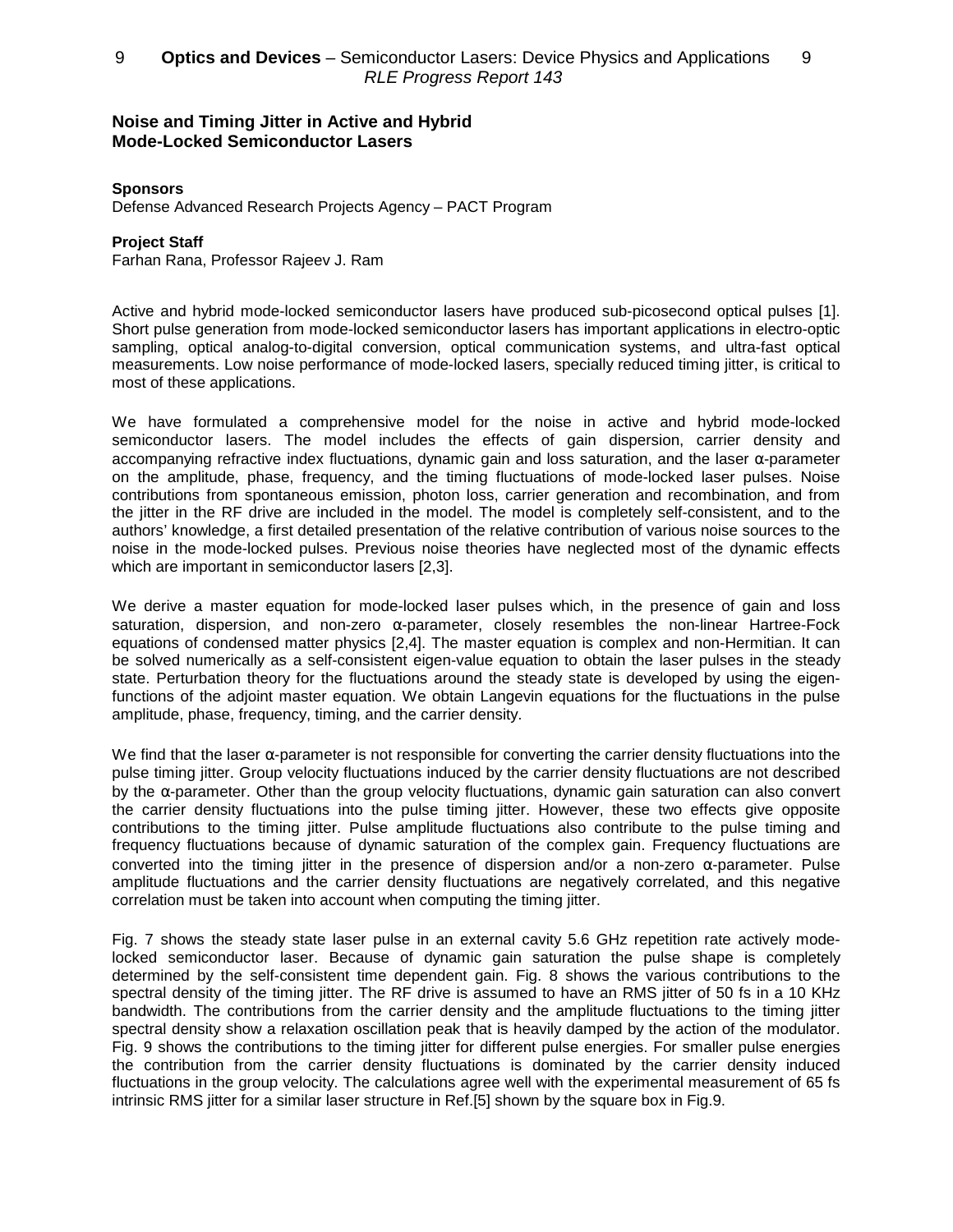

Fig. 7: Self-consistent 0.1 pJ pulse in a 5.6 GHz external cavity actively mode-locked semiconductor laser. The pulse shape and position is determined by the dynamically saturated gain.



Fig. 8: Contributions to the spectral density of the timing jitter in a 5.6 GHz actively mode-locked semiconductor laser. Solid line is the total timing jitter. **A** is the contribution from the phase noise in the RF drive. **B** is the direct contribution from spontaneous emission noise and photon loss (or vaccum field fluctuations). **C** is the contribution from the frequency noise. **D** is the contribution from the amplitude fluctuations and the carrier density fluctuations.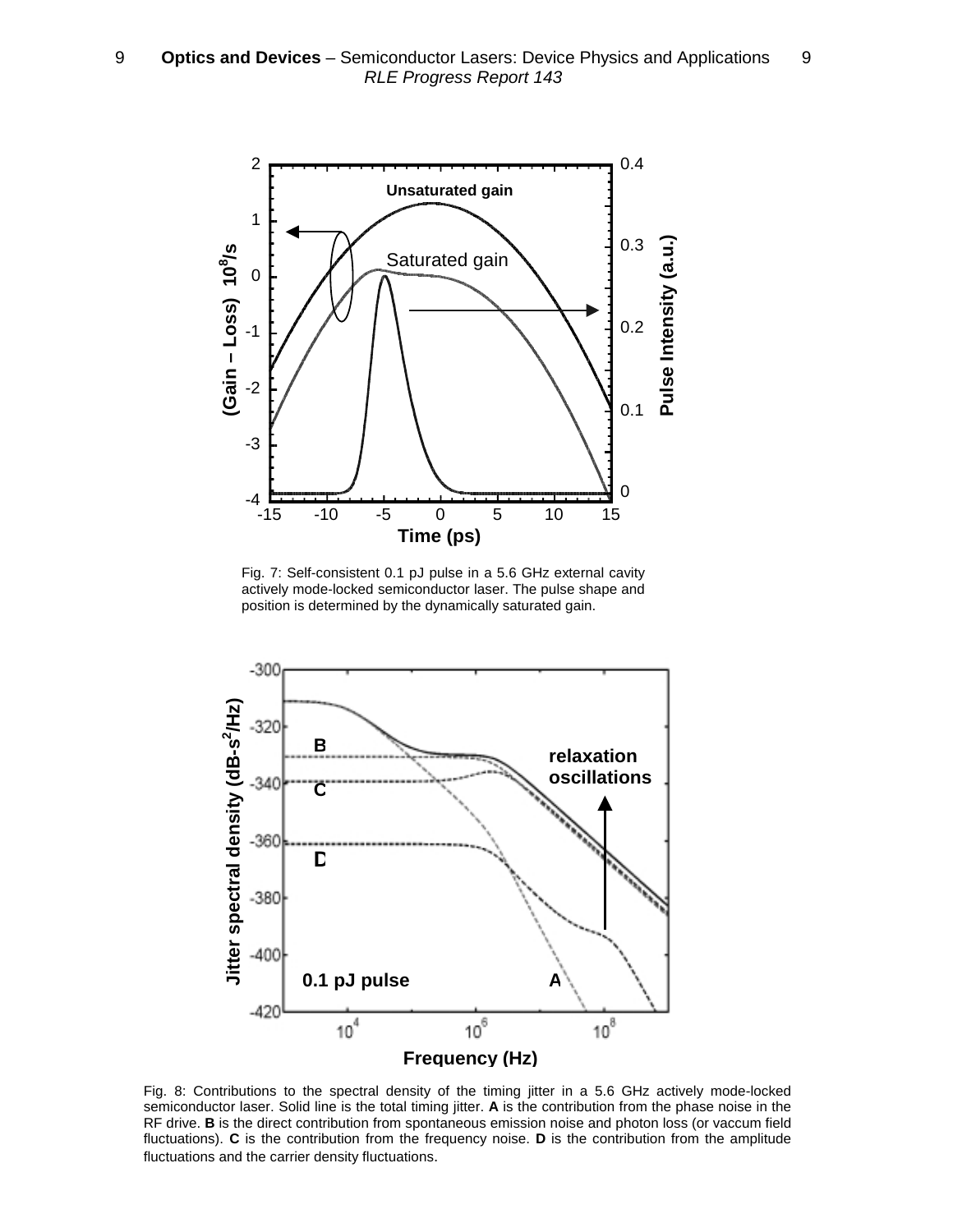

Fig. 9: Contributions to the RMS timing jitter in a 5.6 GHz external actively mode-locked semiconductor laser. **A** is the total RMS timing jitter. **B** is the total intrinsic jitter. **C** is the direct contribution from spontaneous emission noise and photon loss (or vaccum field fluctuations). **D** is the contribution from the frequency noise. **E** is the contribution from the amplitude fluctuations and the carrier density fluctuations. Jitter in the RF drive is assumed to be 50 fs in 10 KHz bandwidth.

#### **References**

- 1. D. J. Derickson, R. J. Helkey, A. Mar, J. R. Karin, J. G. Wasserbauer, J. Bowers, "Short pulse generation using multisegment mode-locked semiconductor lasers," IEEE J. Quantum Electronics, **28,** 2186-2201 (1992).
- 2. H. A. Haus, A. Mecozzi, "Noise of mode-locked lasers," IEEE J. Quantum Electronics, **29,** 983-996 (1993).
- 3. D. R. Hjelme, A. R. Mickelson, "Theory of timing jitter in actively mode-locked lasers," IEEE J. Quantum Electronics, **28,** 1594-1606 (1992).
- 4. A. L. Fetter, J. D. Walecka, "Quantum theory of many particle systems," McGraw Hill, New York, 1971.
- 5. D. J. Derickson, P. A. Morton, J. E. Bowers, "Comparison of timing jitter in external and monolithic mode-locked semiconductor lasers," Appl. Phs. Lett., **59,** 3372-3374 (1991).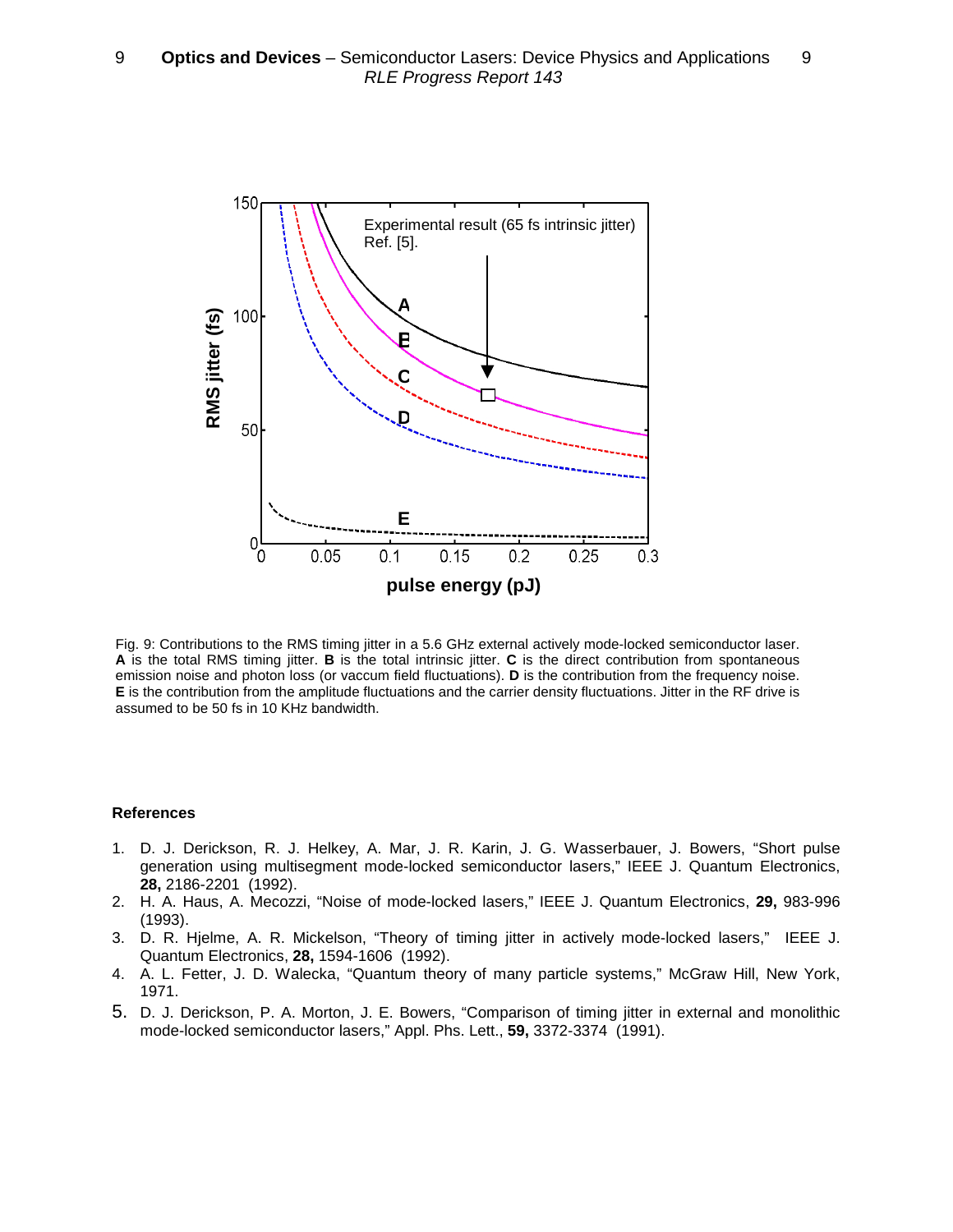## **Current Noise, Photon Number Fluctuations and Squeezing in Quantum Cascade Lasers**

### **Sponsors**

Office of Naval Research

### **Project Staff**

Farhan Rana, Peter Mayer, Rajeev Ram

Unipolar quantum cascade lasers (**QCL**s) utilizing intersubband transitions to generate photons have become important sources of light in the mid-infrared region  $($   $\sim$  5  $\mu$ m – 10  $\mu$ m) [1-4]. The primary application of coherent sources at these wavelengths is spectroscopy. For such applications it is important to quantify the photon noise in **QCL**s. A comprehensive model for the photon number fluctuations in **QCL**s is developed for the first time.

**QCL**s are different from other interband semiconductor lasers in three important ways which have a significant impact on their noise properties. Firstly, electron transport in **QCL**s takes place by tunneling between states in adjacent quantum wells. It is well known that coulomb interactions in resonant tunneling quantum well structures can suppress (or enhance) current noise by providing a negative (or positive) feedback [5-6]. High impedance suppression of current noise in interband semiconductor lasers can lead to squeezed photon output [7]. It is therefore intriguing whether coulomb correlations in electron transport can also lead to squeezing in **QCL**s. Any model for the photon noise in **QCL**s must take into account these coulomb correlations self-consistently. Secondly, in interband semiconductor lasers the carrier density does not increase beyond its threshold value and, therefore, the noise associated with the nonradiative recombination and generation processes remains unchanged beyond threshold. In **QCL**s the carrier populations in the upper and lower lasing states are not clamped but keep increasing when bias current is increased beyond threshold. Therefore, non-radiative recombination and generation processes contribute significantly to photon noise even at high current biases. Lastly, since all gain sections in a **QCL** are connected electrically and optically, carrier population fluctuations and photon emission events in different gain sections become correlated. It is also the aim of this work to investigate the degree of this correlation and its effect on the photon noise.

The model developed consists of a set of coupled self-consistent Langevin rate equations for fluctuations in carrier populations in different energy levels of a gain stage. Fluctuations in the carrier population are caused by radiative and non-radiative scattering processes, electron tunneling processes and by fluctuations in the current injected into the gain stage. The description of noise associated with electron tunneling by Langevin sources remains valid irrespective of whether the electron transport is coherent or incoherent [5-6]. Photon density fluctuations are also modeled by Langevin rate equations. The Langevin equations describing population fluctuations in different gain stages are coupled since the quantum wells are all coupled to the photon density fluctuations in the same optical cavity and also to the same current fluctuations, which flow through all the gain stages connected in series. Fluctuations in the current are a relaxational response to electron scattering and tunneling events occurring inside all the gain stages of the laser. They are also caused by sources external to the laser which include thermal noise sources associated with circuit resistances. The system of equations obtained this way can easily be solved numerically to give the spectral density of the photon number fluctuations and the current fluctuations.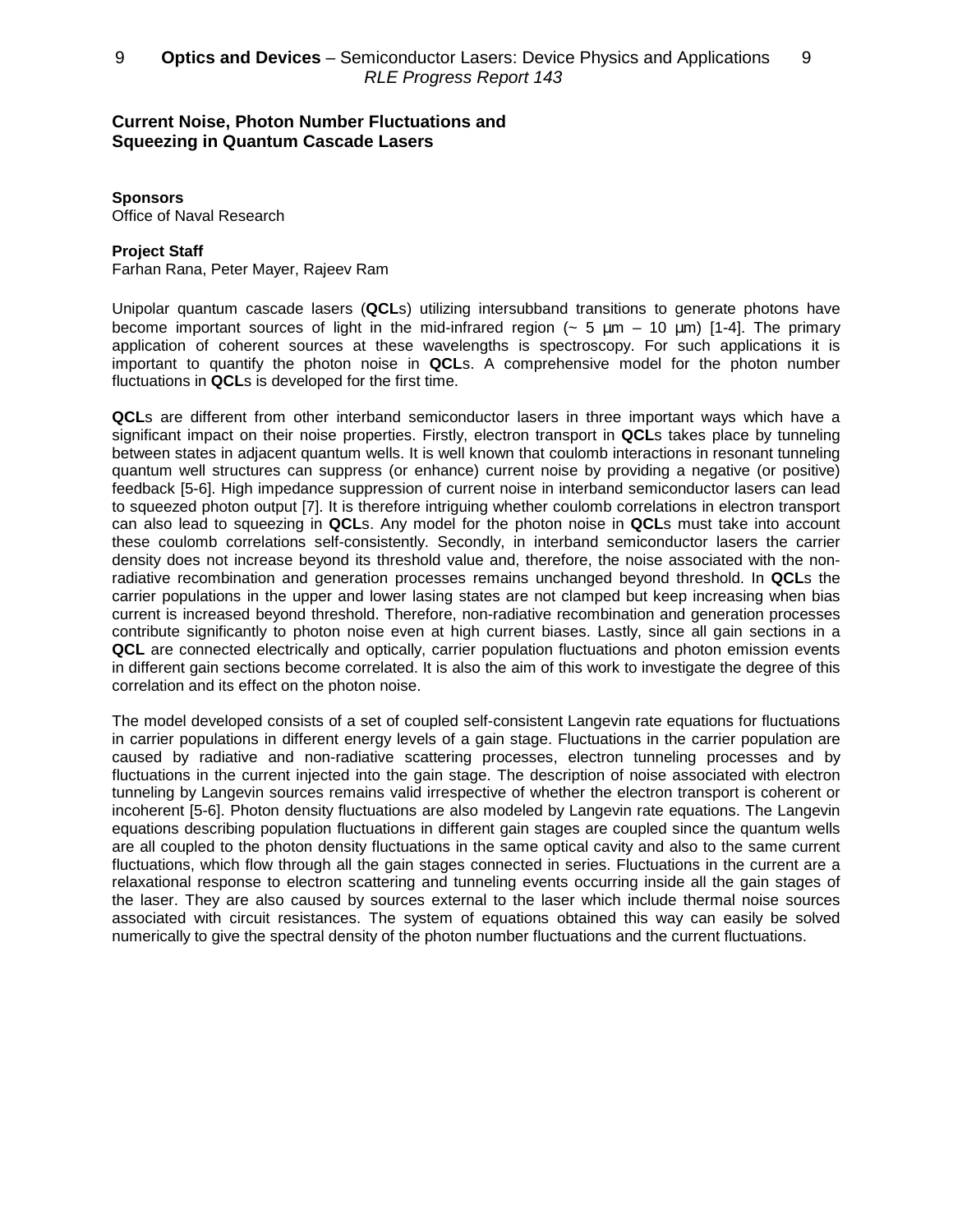Numerical results for a 25 stage **QCL** operating at 5 µm are presented here. The details of the structure are reported in reference [2]. We find that the circuit model shown in the inset in Fig. 10, in which current noise sources are attached in parallel with each gain stage, can be used to describe the current noise in **QCL**s. Since the carrier populations in different gain stages interact with photons in the same optical cavity, current noise sources belonging to different gain stages become positively correlated. The current noise from each noise source is found to be suppressed below the shot noise level because of electronic correlations (see Fig. 10). The current noise spectral density (shown in Fig. 11) in the external circuit is found to roll over at the frequency equal to the 3 dB frequency of the laser current modulation response. Therefore, the modulation bandwidth of **QCL**s can be measured by measuring the current noise spectral density. Fig. 12 shows the calculated low frequency Fano Factor of the laser as a function of the bias with and without a 50  $\Omega$  series resistor at 300 K. In the absence of the series resistor, the noise is above the shot noise limit, and approaches it asymptotically at high bias. The noise is reduced in the presence of the series resistor. Amplitude squeezing is observed when the bias current increases beyond five times the threshold value. However, the amount of squeezing is negligible being less than 0.25 dB even at extremely high current biases of ten times the threshold value. The two main reasons for the absence of squeezing in **QCL**s have been found to be 1) low differential quantum efficiency, and 2) the fact that carrier density and, therefore, the noise associated with non-radiative processes are not clamped above threshold.



Fig.10: Calculated Fano Factor of the current noise source ∆I is plotted as a function of the bias current. The current noise is suppressed below the shot noise level because of electronic **correlations (device described in ref. [2]).**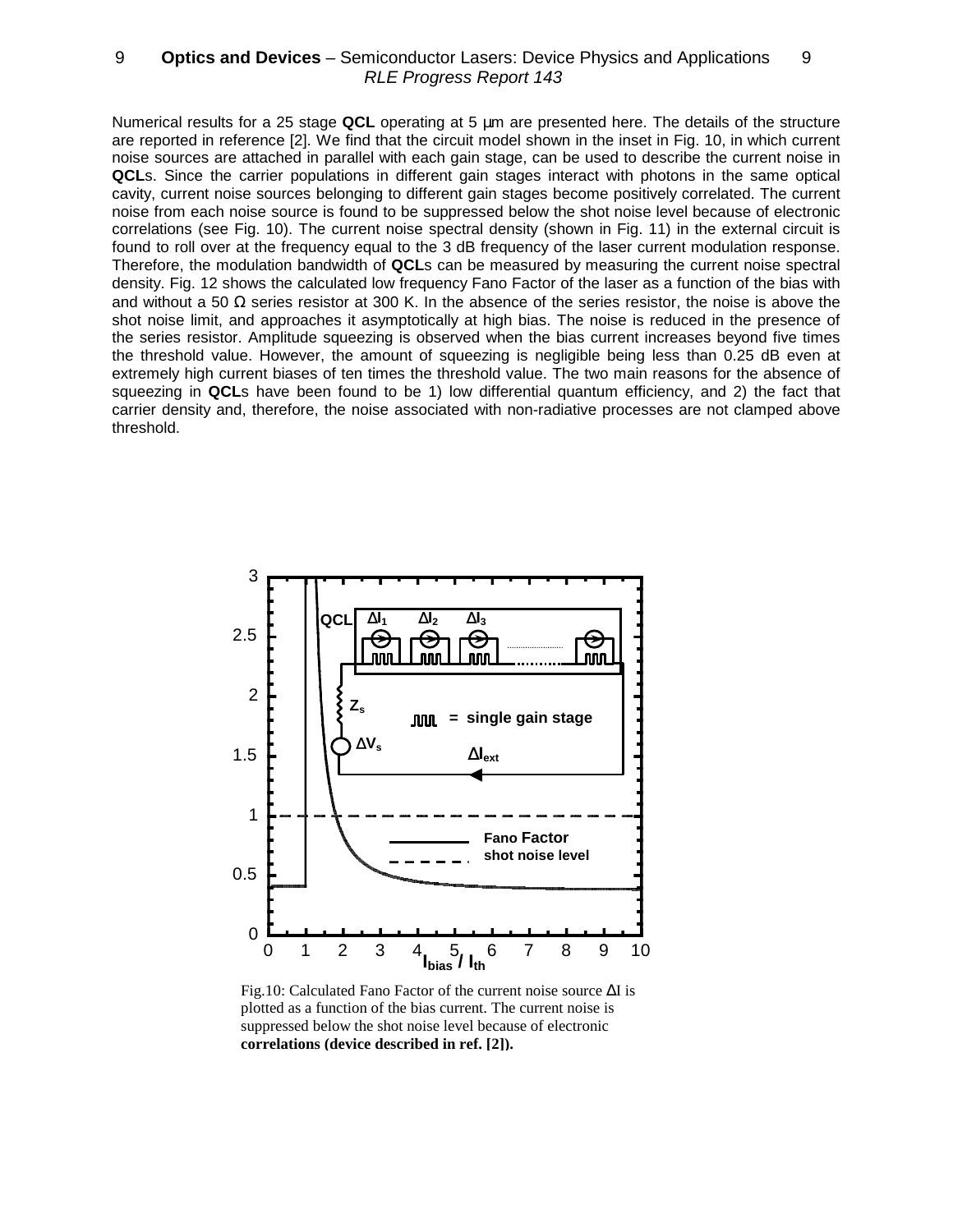

Fig.11: Current noise spectral density (normalized to its value at zero frequency) in the external circuit for different bias currents. The roll-over frequency increases with the bias current as the laser modulation bandwidth increases.



Fig. 12 – Fano Factor of the photon noise for a **QCL.** When the external circuit impedance Zs is large squeezing is observed.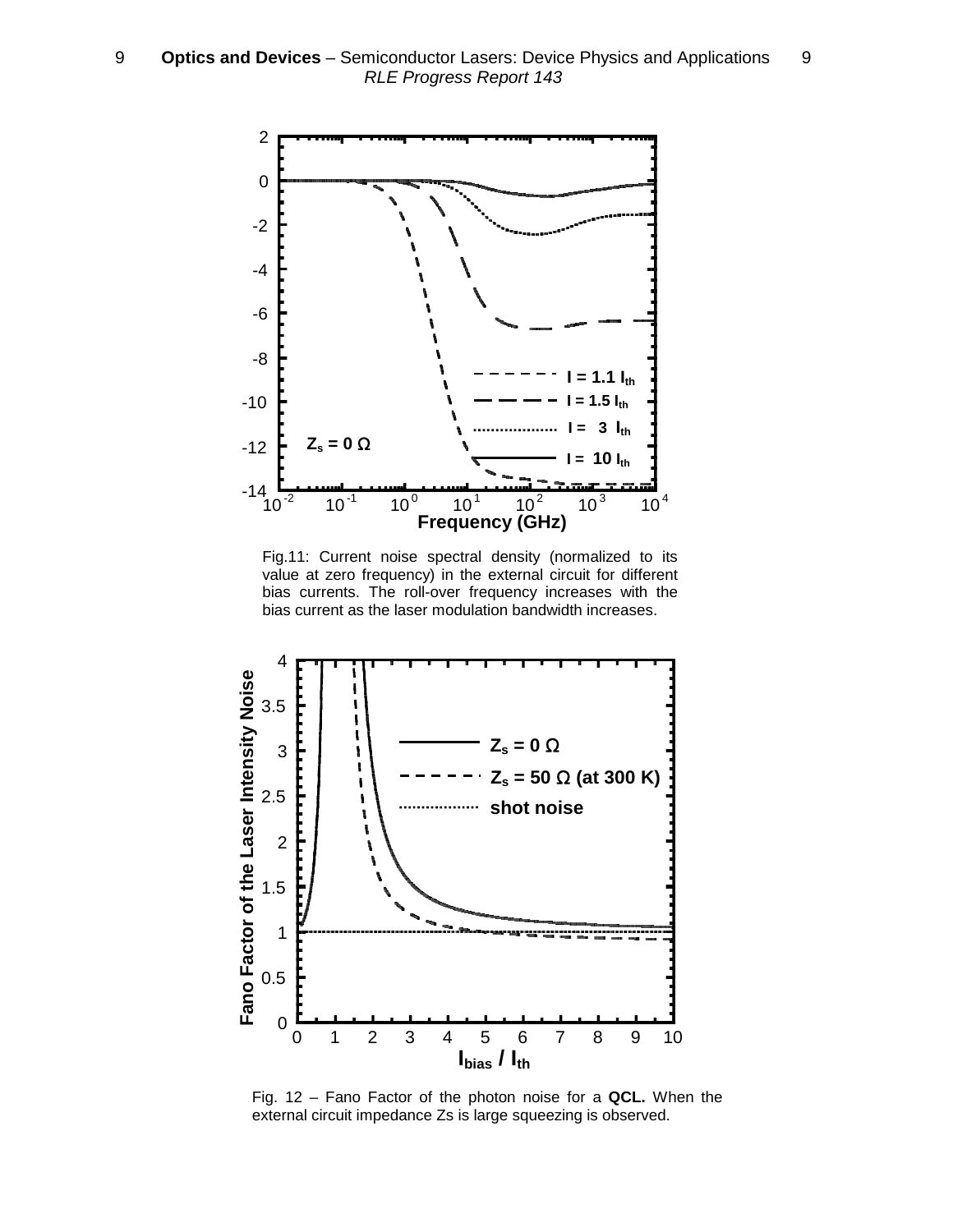## **References**

- 1. J. Faist, F. Capasso, C. Sirtori, Appl. Phys. Lett., **66**, 538 (1995).
- 2. J. Faist, A. Tredicucci, F. Capasso, C. Sirtori, IEEE J. Quantum Electronics, **34**, 336 (1998).
- 3. C. Gmachl, A. Tredicucci, F. Capasso, Appl. Phys. Lett., **72**, 3130 (1998).
- 4. C. Sirtori, P. Kruck, S. Barbieri, Appl. Phys. Lett., **73**, 3486 (1998).
- 5. G. Iannacone, M. Macucci, B. Pellegrini, Phys. Rev. B, **55**, 4539 (1997).
- 6. Y. M. Blanter, M. Buttiker, Phys. Rev. B, **59**, 10217 (1999).
- 7. Y. Yamamoto, S. Machida, Phys. Rev. A, **35**, 5114 (1987).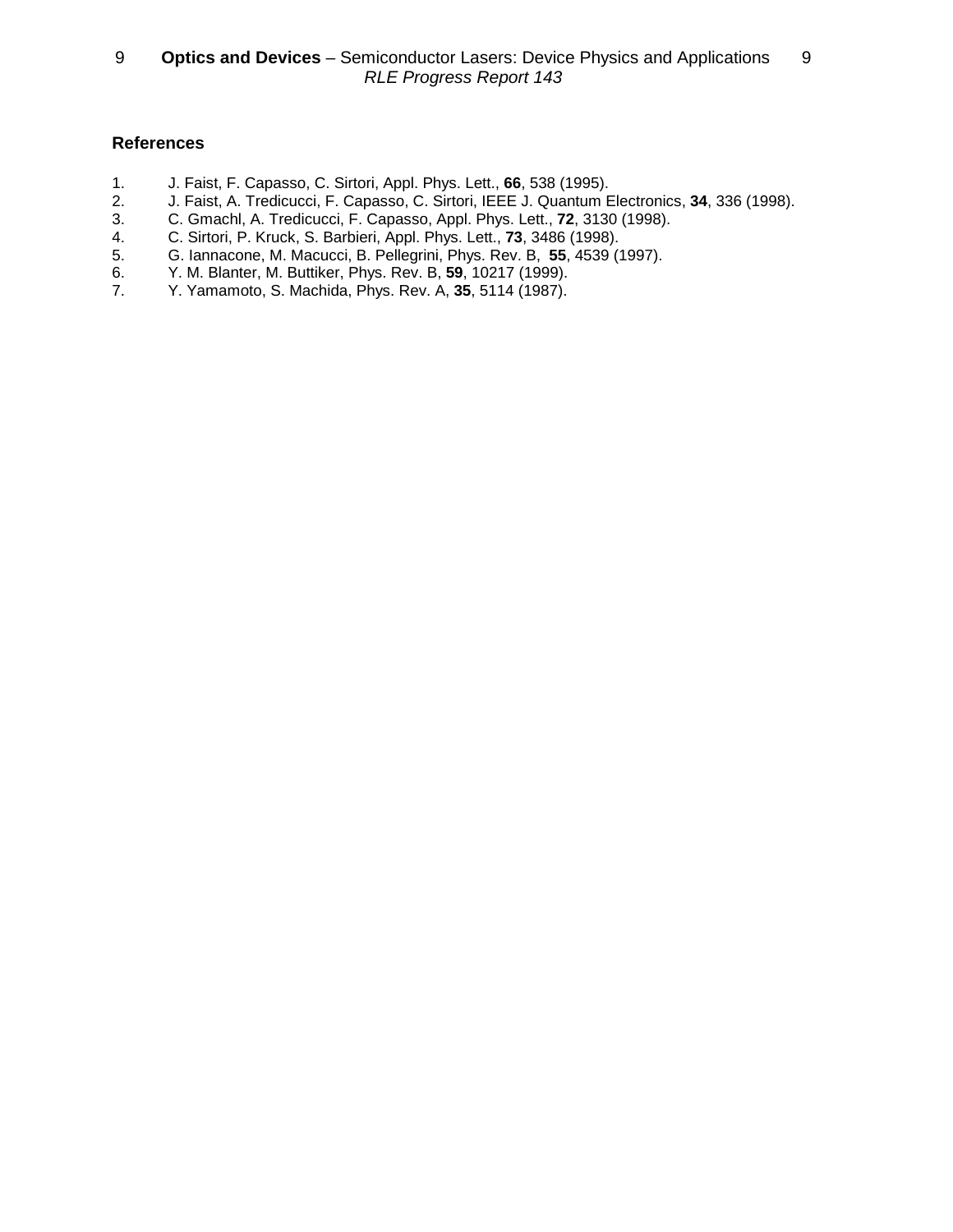## **Current Fluctuations in Semiconductor Devices**

#### **Sponsor**

National Science Foundation DuPont MIT Alliance

### **Project Staff**

Peter Mayer, Professor Rajeev Ram

Current fluctuations in semiconductors are important for both practical and theoretical reasons. A device's current fluctuations impose a fundamental limit on the best possible signal to noise ratio in a communication or data link. In nearly every system in which information must be extracted out of an analog signal (optical fiber communications systems, modems, cell phones, and A/D and D/A conversion), current noise sets limits on the fundamental sensitivity of the detecting device. In a light emitter such as an LED or a semiconductor laser, current noise in the device is transduced to noise in the emitted photon stream, making current noise a consideration in the design of optical transmitters as well.

The measurement of current fluctuations in semiconductors also provides a window into the internal physical dynamics and correlations of a device. The 3-dB modulation bandwidth of a semiconductor laser can be extracted by examining the dc-biased laser's noise spectrum. Current fluctuation measurements also provide information about the nature of electron transport and dynamics within the device. Coulomb correlations in resonant tunneling diode structures can be inferred from enhanced or suppressed measured current noise.

A suite of techniques for measuring current fluctuations in a variety of devices and operating regimes have been developed. One setup relies on a wide-band microwave measurement of the noise using a calibrated spectrum analyzer and a low noise amplifier. The bandwidth of the system extends into tens of GHz, and the noise floor is set by the background thermal noise of system. To reach noise levels below the 50Ω thermal noise floor, more accurate low-frequency time-domain methods were developed. All measurements must be carefully calibrated to remove the effects of unwanted noise sources in the measurement chain and to account for circuit parasitics. Such careful calibration allows for accurate measurement of device noise down to and below the noise floor of the measurement chain. Fig. 13 shows the results of such a calibration, used to characterize the input referred voltage and current noise of a transimpedance amplifier. Fig. 14 shows the results of a measurement of the shot noise from a photodetector excited by a weakly coupled LED. Another key issue in the measurement of laser and LED current noise is that the low impedance of the light-emitter must be coupled to the high input impedance of the measuring amplifier. A measurement and calibration using a low-noise transformer for impedance matching has been designed to overcome this mismatch.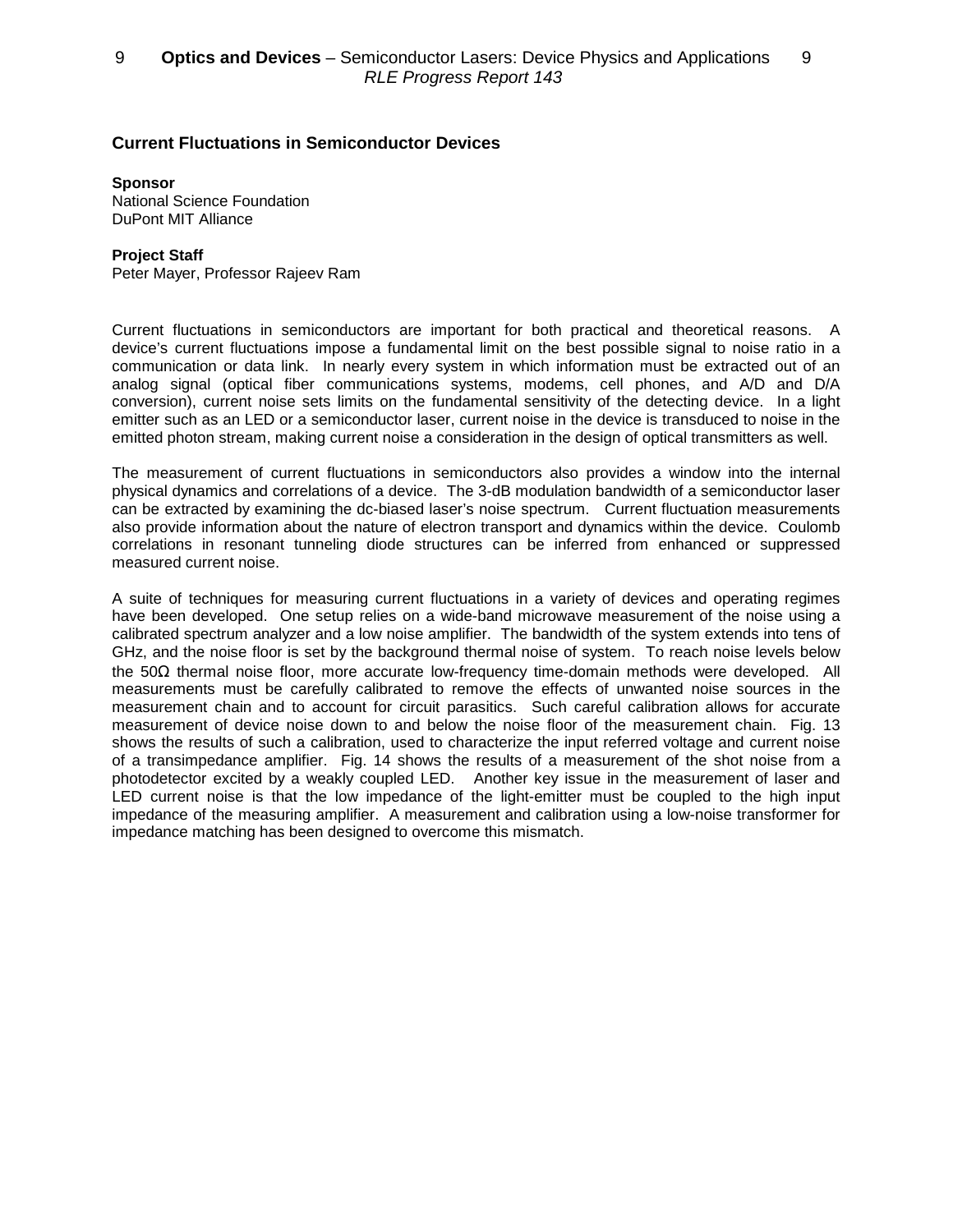In the next phase of this research, the noise measurement setups are being used to study various semiconductor lasers, resonant tunneling diodes, and a quantum cascade laser.



. Fig. 13. Fitted and measured transimpedance amplifier noise with varying source impedances. Fig. 14. Charge of electron inferred from



photodetector shot noise (a check on noise measurement accuracy).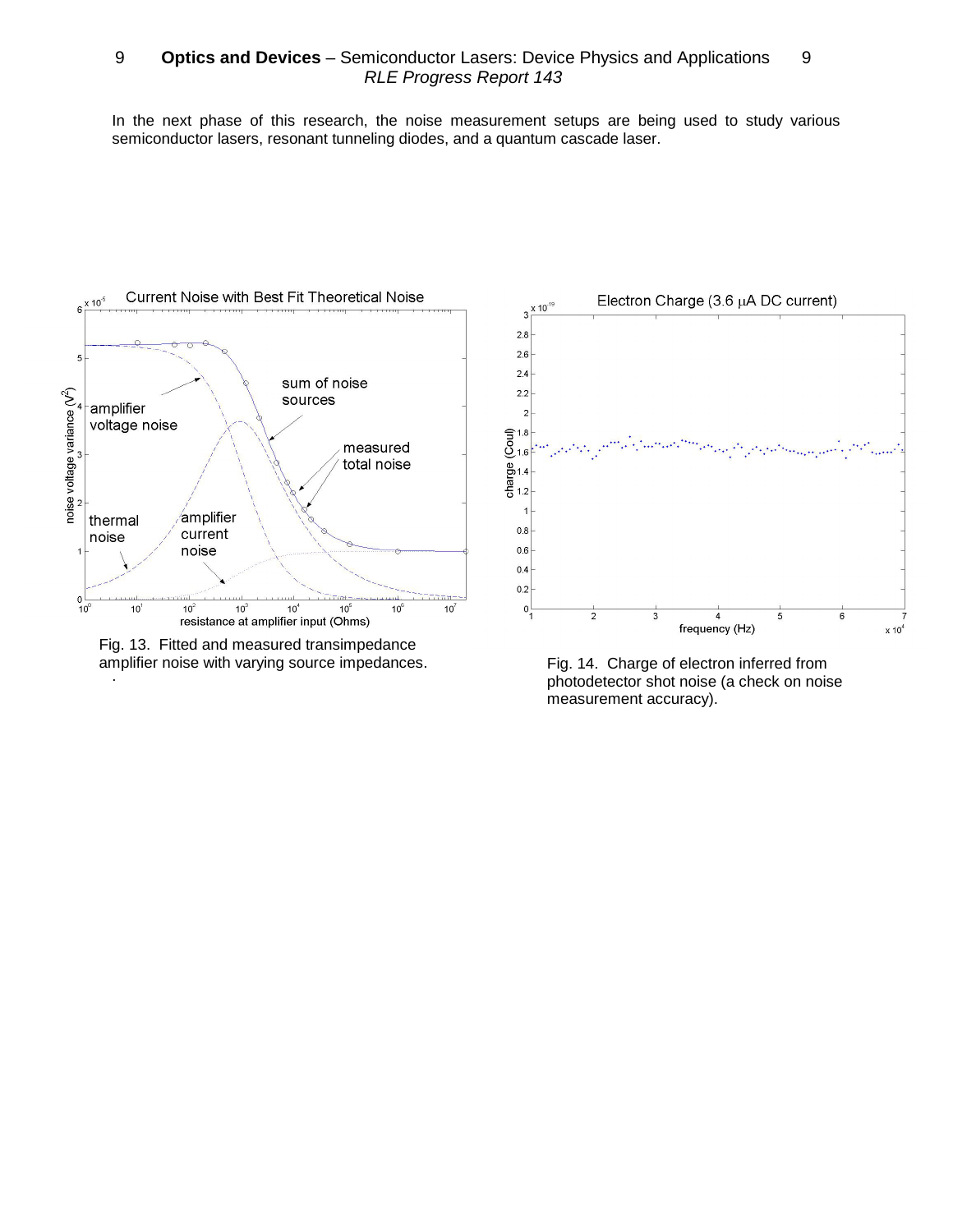## **All-optical wavelength conversion using electromagnetically induced transparency**

### **Sponsor**

Office of Naval Research, NEC

### **Project Staff**

Holger Schmidt, Professor Rajeev J. Ram

The transfer of information from one optical wavelength to another is a key element for wavelength routing, data storage, and buffering in wavelength division multiplexing (WDM) communication networks. Wavelength conversion is required for packet switches that connect subnetworks of metropolitan or large local area networks. It can be shown that the load per wavelength channel in the networks can be increased significantly when wavelength conversion is used. All-optical wavelength converters are especially desirable for ultra-high bit-rate operation because they help avoid the intermediate conversion of optical to electronic signals and vice-versa, which acts as a bottleneck on the way to terabit data rates. The most widespread approaches that have been taken to realize all-optical wavelength conversion are based on cross-gain modulation (XGM), cross-phase modulation (XPM), and four-wave mixing (FWM) in semiconductor optical amplifiers (SOA). More recently, cross-absorption modulation (XAM) in electroabsorption modulators and semiconductor intersubband transitions as well as difference-frequency generation (DFG) have been proposed. These schemes rely on the nonlinearity of the conversion medium due to saturation effects (XGM, XPM, XAM) or coherent generation of new wavelengths (FWM,DFG).

We have recently proposed an entirely different method for obtaining wavelength conversion of an optical signal that is based on linear absorption modulation by electromagnetically induced transparency (EIT). EIT is the elimination of resonant absorption of a weak probe field (frequency  $\omega_{\rm p}$ , Rabi frequency  $\Omega_{\rm p}$ ) on an otherwise optically allowed transition by the application of a (strong) coherent coupling light field ( $\omega_c$ ,  $\Omega_c$ ) in a three-level scheme as shown in Figure 15. The atom-field system has a time-independent eigenstate which is a coherent superposition of the atomic states  $1$ > and  $2$ >. This state – also called coherent population trapping (CPT) or dark state - is decoupled from the upper level |3>, thus eliminating absorption of either field.

Figure 16 shows the absorption profile of the probe field applied on the  $|1\rangle$ - $|3\rangle$  transition in the absence and presence of the coupling field. At the two-photon resonance  $(\omega_{31} - \omega_{9} = 0)$ , absorption cancellation is observed which can be exploited for all-optical wavelength conversion. To this end, the coupling laser is modulated with the signal and the EIT medium is transparent for the cw-probe field only in the presence of the coupling pulse. Due to the fact that EIT relies on quantum interference, the absorption cancellation can be perfect in the absence of dephasing of the dark state coherence, and wavelength conversion with unprecedented extinction ratio is feasible.

In addition, it is well known that EIT can be observed for any pair of fields with vanishing two-photon detuning, i.e. identical detuning from the upper state |3>. We showed that if the dark state of N applied pairs of laser fields is the same, this dark state is a dark state of the entire system and transparency occurs for all applied fields. This situation occurs under two conditions: First, the ratio of the Rabi frequencies of coupling and probe field has to be identical for all applied pairs and secondly, the phase difference between any two probe fields has to equal the phase difference between the respective coupling fields. This opens up the possibility of carrying out NxN wavelength conversion in a single converter simultaneously, albeit only for a set of phase-stabilized fields. This means that (different) bit patterns on N input wavelengths can be converted to N new output wavelengths.

We are investigating the properties and limits of this conversion scheme with special attention to the high frequency regime. Numerical simulations of the propagation dynamics through the EIT medium in the time domain are used to explore the capabilities of the scheme. An example of such a simulation is shown in figure 17 where the coupling pulse (solid line) and the probe field for two values of the coupling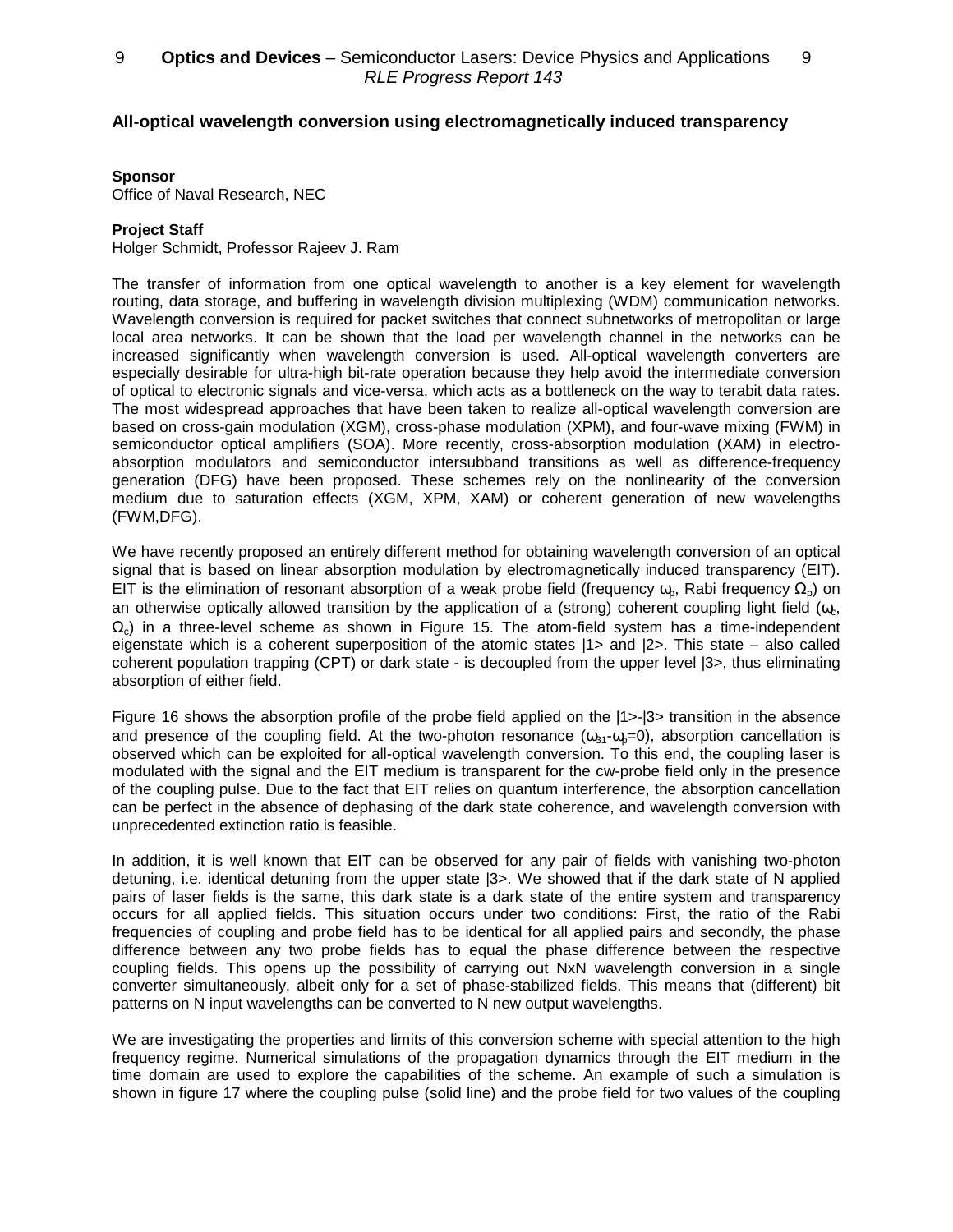field intensity (dashed and dash-dotted lines) are shown at the output of the EIT medium. We found that the bandwidth of the converter is determined by the preparation time for the dark state, which is observed as a front edge loss of the probe pulse. The bandwidth is proportional to the intensity of the coupling pulse.

The wavelength converter can be realized in a number of systems that exhibit EIT, ranging from atomic vapor such as alkali atoms to solid state systems such as rare earth doped fiber. We are also considering a possible implementation of the converter in semiconductors for the technologically important transition from 1.3 to 1.55 µm. We propose the use of intersubband transitions in the conduction band of an asymmetric double quantum well (ADQW) structure. InGaAs/AlAsSb lattice matched to InP is the most promising material system due to its large conduction band offset, which enables transitions in the 1.55 µm range. The active region of such a structure is shown in figure 18. The three-level scheme is formed by the quantized electronic levels in the two wells and the specific properties such as the amount of wavelength shift can be tailored by bandgap engineering.



Figure 15







1

Figure 18

Figure 17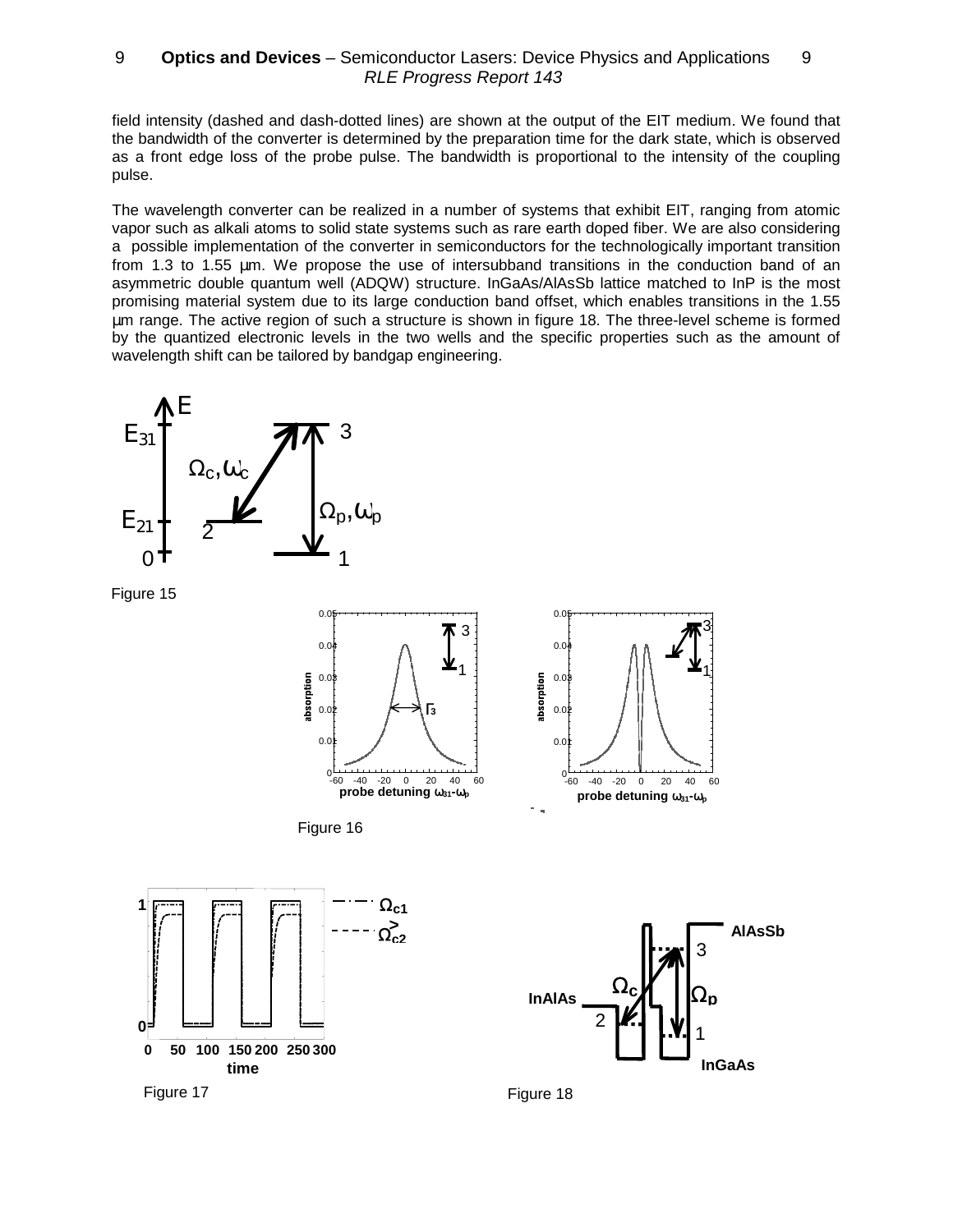### **Harmonics in Magnetic Force Microscopy**

#### **Sponsor**

National Science Foundation

### **Project Staff**

Margaret Wang, Mathew C. Abraham, Professor Rajeev J. Ram

Magnetic force microscopy is a powerful tool for imaging magnetic fields with spatial resolution approaching 10 nm. Deflection of the ferromagnetic-coated cantilever as a function of magnetic sample surface location is used to determine the magnetic field distribution. However, the motion of the elastic cantilever beam interacting with the sample is not easily described. It involves the inclusion of the flexural modes of the beam as well as the interaction forces between the tip and the sample. Furthermore, tipsample interactions also have the potential of exciting the higher-order flexural modes.

The conventional method used to describe the cantilever motion approximates the deflection at the tip as a damped harmonic oscillator. The resonant frequency of the oscillator is determined by the resonant frequency of the first flexural mode of the beam, and the effective mass and spring constant are chosen accordingly. All higher-order modes are neglected. Hence this model is not sufficient beyond the firstmode.

By examining the transverse motion of an elastic beam, a more complete model can be realized. The beam equation is given by,

$$
EI\frac{\partial^4 y}{\partial x^4} + \gamma p A \frac{\partial y}{\partial t} + p A \frac{\partial^2 y}{\partial t^2} = 0
$$

where E is Young's modulus, I is the moment of inertia,  $\gamma$  is the damping term,  $\rho$  is the density, and A is the crosssectional area. In order to solve this equation, boundary conditions at both ends are needed. One end  $(x=0)$  is clamped, hence  $y(x=0) = 0$  and  $\frac{\partial y(x=0)}{\partial x} = 0$ . If the tip-end (x=L) is in the absence of any tip-sample interaction,  $\partial^2$ y(x=L)/∂x<sup>2</sup> = 0 and  $\partial^3$ y(x=L)/∂x<sup>3</sup> = 0. Fig. 19 shows the first four vibrational modes of a freely-vibrating MFM cantilever.

In the presence of magnetic field, the force acting on the tip can be approximated by<br> $\mathsf{F} = \nabla(\vec{\mathsf{m}}\cdot\vec{\mathsf{H}})$ 

$$
\mathsf{F} = \nabla(\vec{\mathsf{m}} \cdot \mathsf{H})
$$

where  $\vec{m}$  is the effective magnetic dipole moment of the cantilever tip and  $\vec{H}$  is the magnetic field from the sample. This shear force changes the boundary condition at x=L.

From the first-mode approximation, it is shown that the cantilever's amplitude response to magnetic field is proportional to the gradient of the magnetic field. Furthermore, the phase response is given by

$$
\Delta \Phi = \frac{Q}{k} (\vec{m} \cdot \nabla^2 \vec{H})
$$

where Q is the quality factor and k is the effective spring constant. Fig. 20 shows the vertical component of H r ,  $\nabla \vec{H}$  , and  $\nabla^2 \vec{H}$  as a function of lateral and vertical distance from a 2 *u*m-wide wire carrying 50 mA current.

Comparisons between the first-mode approximation and the flexural-beam model have been carried out. Also, by using the flexural-beam model, a more accurate representation of the photodetection system in MFM is obtained. The optical beam detection system, in reality, measures the cantilever slope at the tip instead of the tip-deflection. The possibility of exciting higher-order modes through the magnetic field generated by an AC-current-carrying wire is also being examined.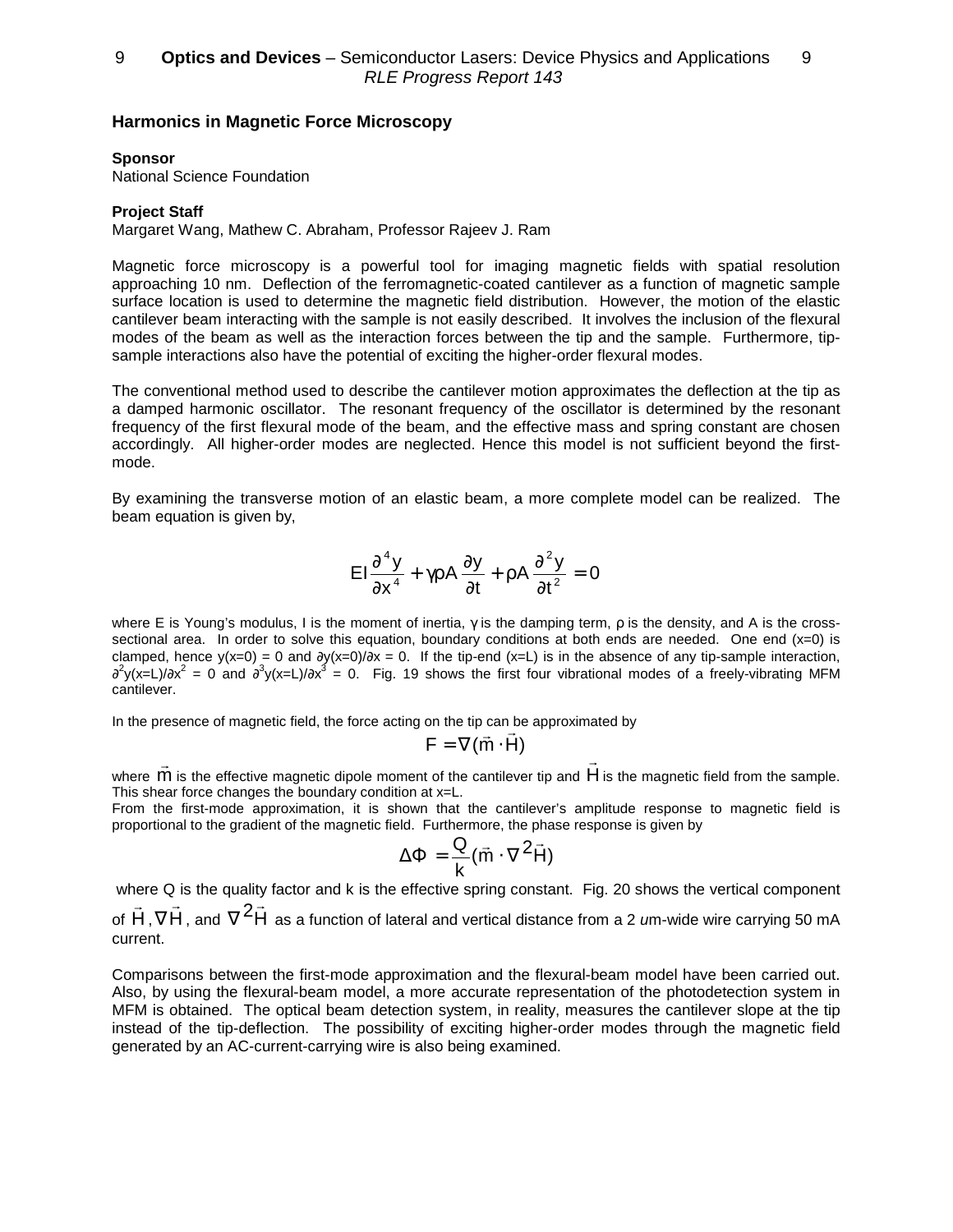

Fig. 19. First four vibrational modes of a freely-vibrating MFM cantilever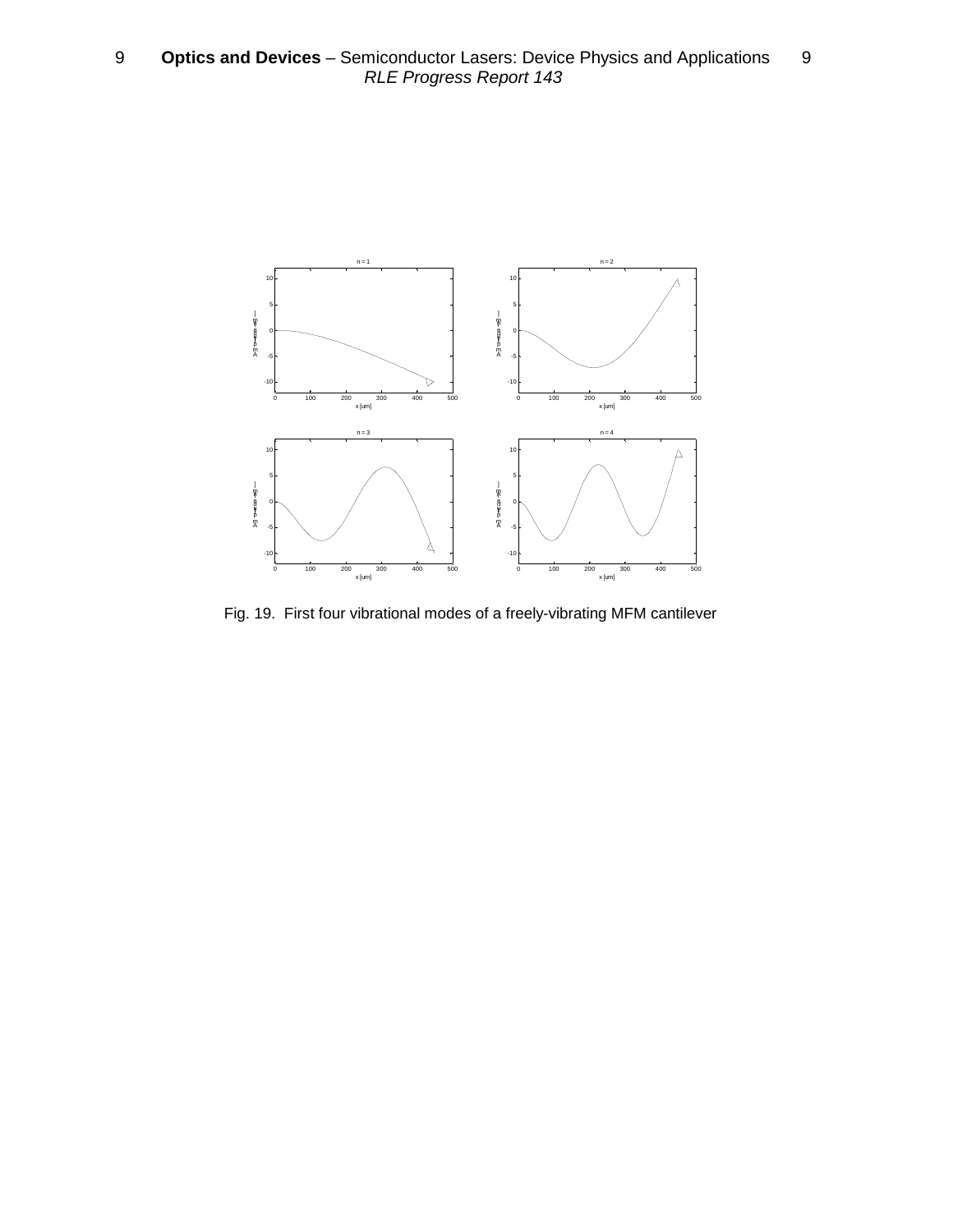

Fig. 20. The vertical component of a)  $H$ r , b)  $\nabla \vec{\mathsf{H}}$  , and  $\mathsf{c}$ )  $\nabla^2 \vec{\mathsf{H}}$  as a function of vertical (z) and lateral (x) distance from the center of a 2um-wide wire carrying 50 mA current.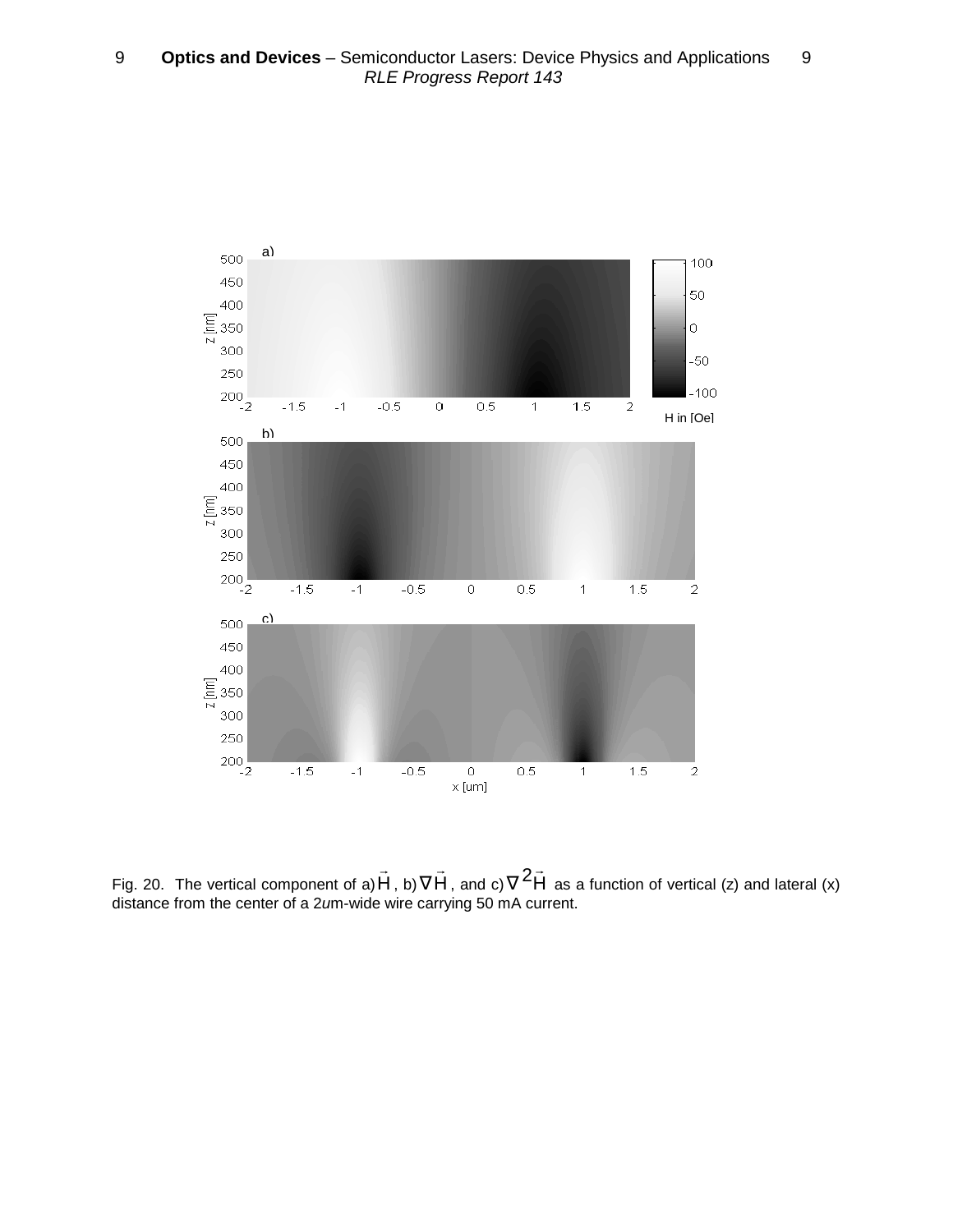## **Magnetic Properties and Interactions of Single-Domain Nanomagnets in Periodic Arrays**

#### **Sponsor**

National Science Foundation

### **Project Staff**

Mathew C. Abraham, Holger Schmidt, Professor Rajeev J. Ram

Patterned arrays of single domain nanomagnets (SDNMs) have been proposed as candidates for ultrahigh-density data storage and ultra-low-power data processing technology. For both applications of SDNMs, the magnetic properties and interaction between nanomagnetic elements must be understood. We made microscopic measurements on a square array of SDNM posts with the magnetic and spatial characteristics that would be desirable for the above applications. Special attention was paid to the interactions between the posts and fluctuations in the magnetic properties of the SDNMs, as these characteristics determine the signal-to-noise ratio in data storage applications and the power loss in magnetic cellular automata circuits.

The sample we studied was a 100 nm period nanomagnetic array. Each element in the array was a single crystal Ni post with an average height of 115 nm and diameter of 57 nm (an SEM of the sample is shown in Figure 21 inset (a)). The average switching field determined by bulk velocity sensitive magnetometry (VSM), was 710 Oe, with an easy axis parallel to the long axis of the post. A microscopic 'hysteresis' curve was measured by taking successive magnetic force microscope (MFM) scans of a fixed 20x20 grid of posts in a varying external magnetic field and recording the switching field of each post. As shown in Figure 21, the microscopic (MFM) and bulk (VSM) data compared well, with a small discrepancy in  $\frac{dm}{dH}$ between the two curves. The smaller slope of the VSM curve can be attributed to the fact that the MFM data, part of which is shown in inset (b) and (c), measures just the magnetic state of the post ("up"  $\leftrightarrow$ white, "down"  $\leftrightarrow$  black) and not the actual magnetization of each post.



Figure 21: Microscopic (MFM) hysteresis curve compared to bulk (VSM) hysteresis curve. Inset (a) is an SEM image of the magnetic posts. Insets (b) and (c) show a 5X5 section of the MFM data at - 1080 Oe and -1136 Oe where one of the posts is seen to have switched its magnetic state from "up'' (white) to "down'' (black).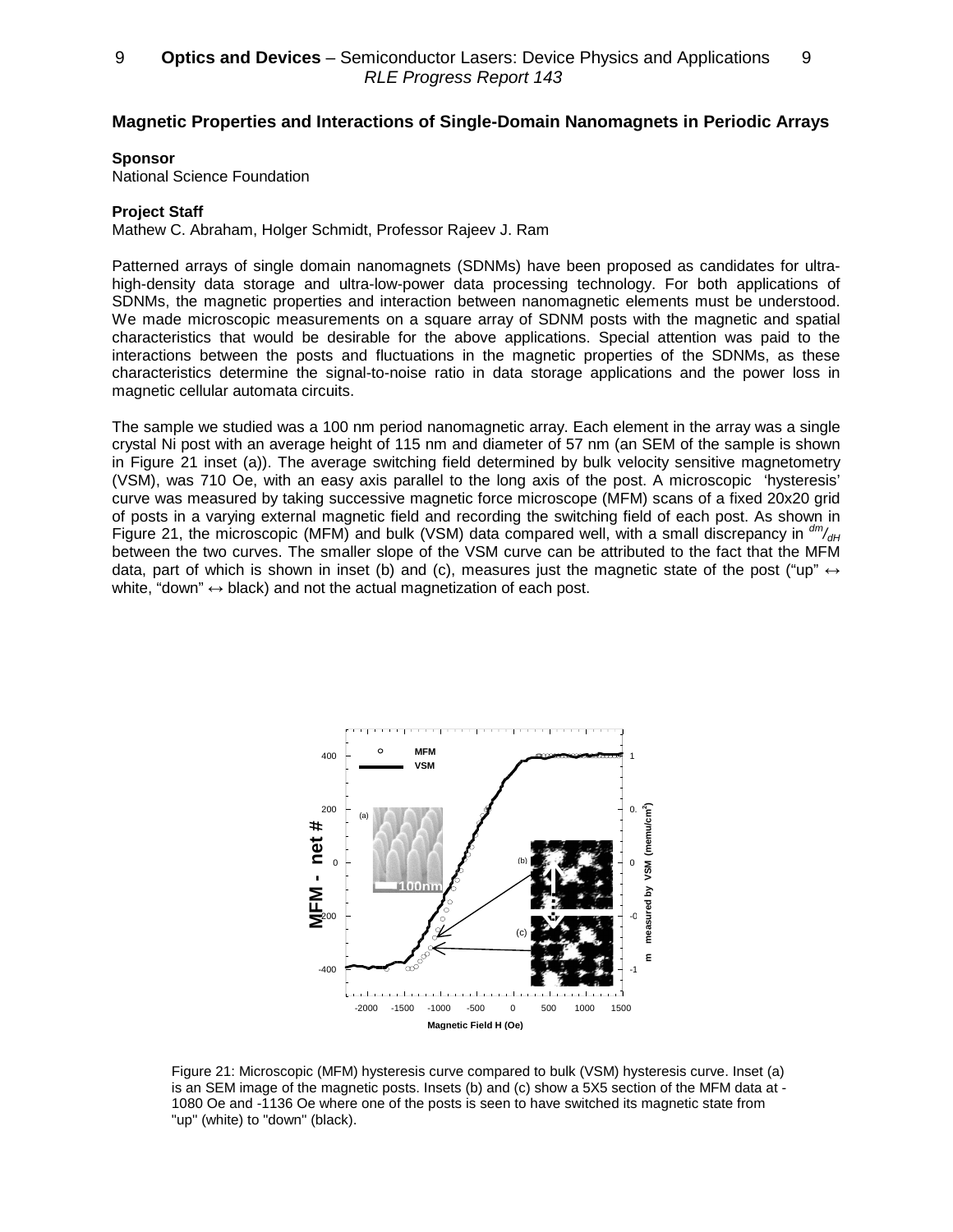The unique information gained from MFM measurements is the microsopic map of the individual switching field. This map gives us the magnetic configuration of the neighboring states as the elements flip. Thus we were able to account for the interaction field of the neighbors in determining the switching field of each element. Figure 22 shows the standard deviation of the average switching field as we account for the interaction fields from 4,8,12,20 and 24 neighbors. The insets in Figure 22 show the distribution of switching fields by taking into consideration (d) no interactions (e) the interactions from 24 nearest neighbors.



Figure 22: Standard deviation of switching fields vs. number of neighbors included in calculating the switching field. Inset (a) distribution with no nearest neighbor interactions, inset (b) distribution with 24 nearest neighbor interactions.

In addition, simultaneous atomic force microscope (AFM) measurements were made along with the MFM measurements in order to record the size dependence of the switching field. The measured mean switching field, standard deviation and size dependence were accurately reproduced by numerical simulations which assumed the magnetization switching mechanism to be curling.

In summary, we have investigated the switching field behavior of single domain nanomagnets in a dense array. By using magnetic force microscopy, we spatially resolve the hysteresis loops of individual nanomagnets. We showed that magnetostatic interactions play an important role and up to 24 nearest neighbors need to be taken into account to determine the switching field distribution. Also, the experimental features such as mean switching field, standard deviation, and size dependence are well reproduced when curling is assumed as the switching mechanism.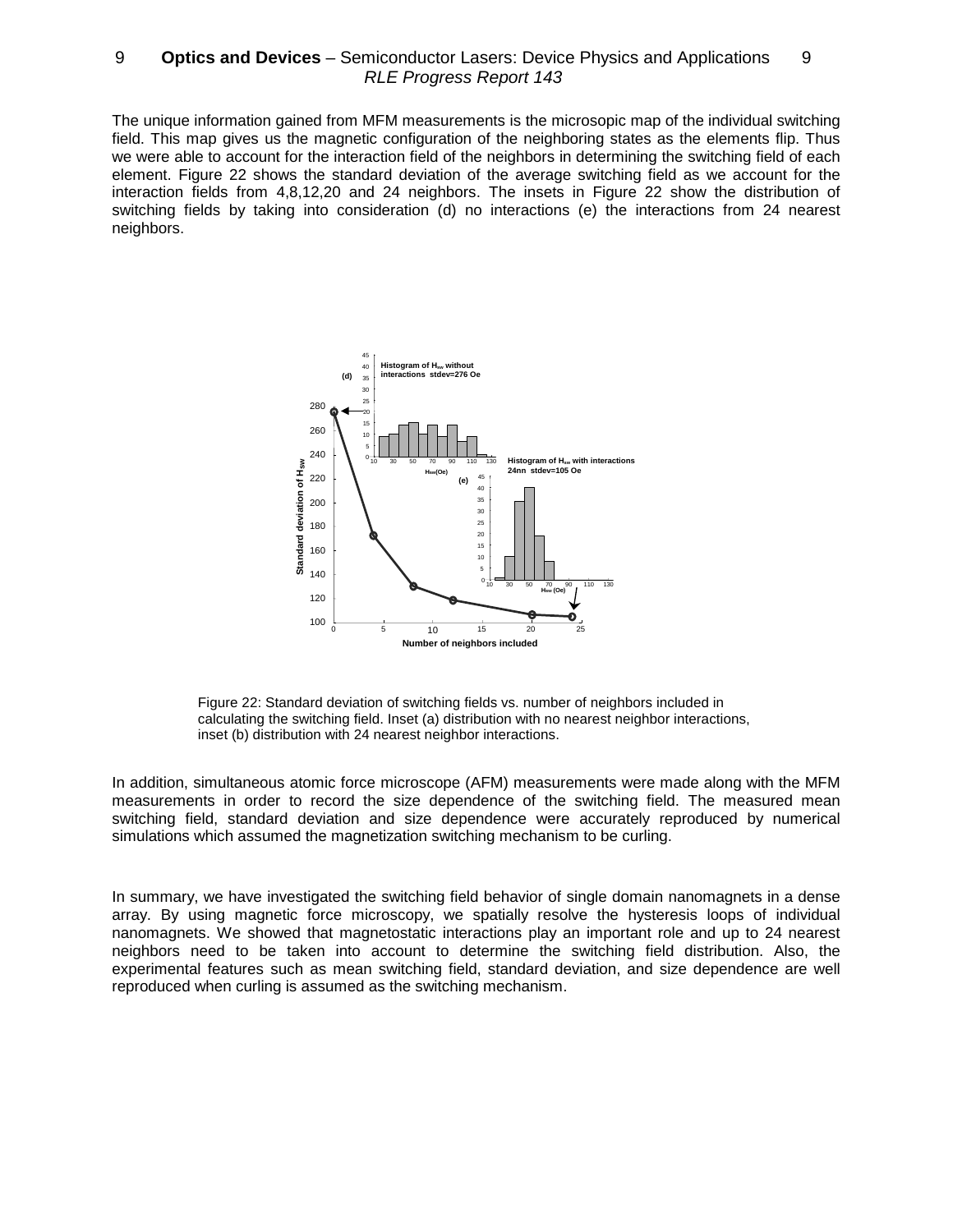The measurements made so far on the SDNMs were conducted using a room temperature open air scanning probe microscope (SPM). In order to study effects like superparamagnetism, temperature control and improved sensitivity of the MFM is essential. Currently we are in the process of installing a cryogenic high vacuum scanning probe microscope (SPM). The microscope head, shown in Figure 23, is made completely out of non-magnetic materials and has a optical fiber interferometer to measure the deflection of the cantilever. The microscope is designed to operate in STM, AFM contact and AFM non-contact modes over a temperature range of 5K to 300K. The variable temperature range should allow us to study the superparamagnetic transition in SDNMs and also provide greater signal to noise ratio in MFM measurements made at low temperature due to the absence of thermal fluctuations of the cantilever.



Figure 23: Scanning force microscope head can perform STM, AFM contact and AFM non-contact measurements over a temperature range of 5- 300K in high vacuum.

The performance of the cryo-SPM is further enhanced because the high vacuum environment in which the head is placed. The vacuum reduces the damping of the cantilever oscillation thereby substantially increasing the Q of the system and therefore the sensitivity of the measurement. Figure 24 shows a preliminary measurement made in AFM non-contact mode at 5.1K and in high vacuum. The topographic scan is that of a 105nm x 90nm area of a gold film on glass sample. The cross section shows that the instrument is able to resolve monoatomic steps of height 0.27nm.